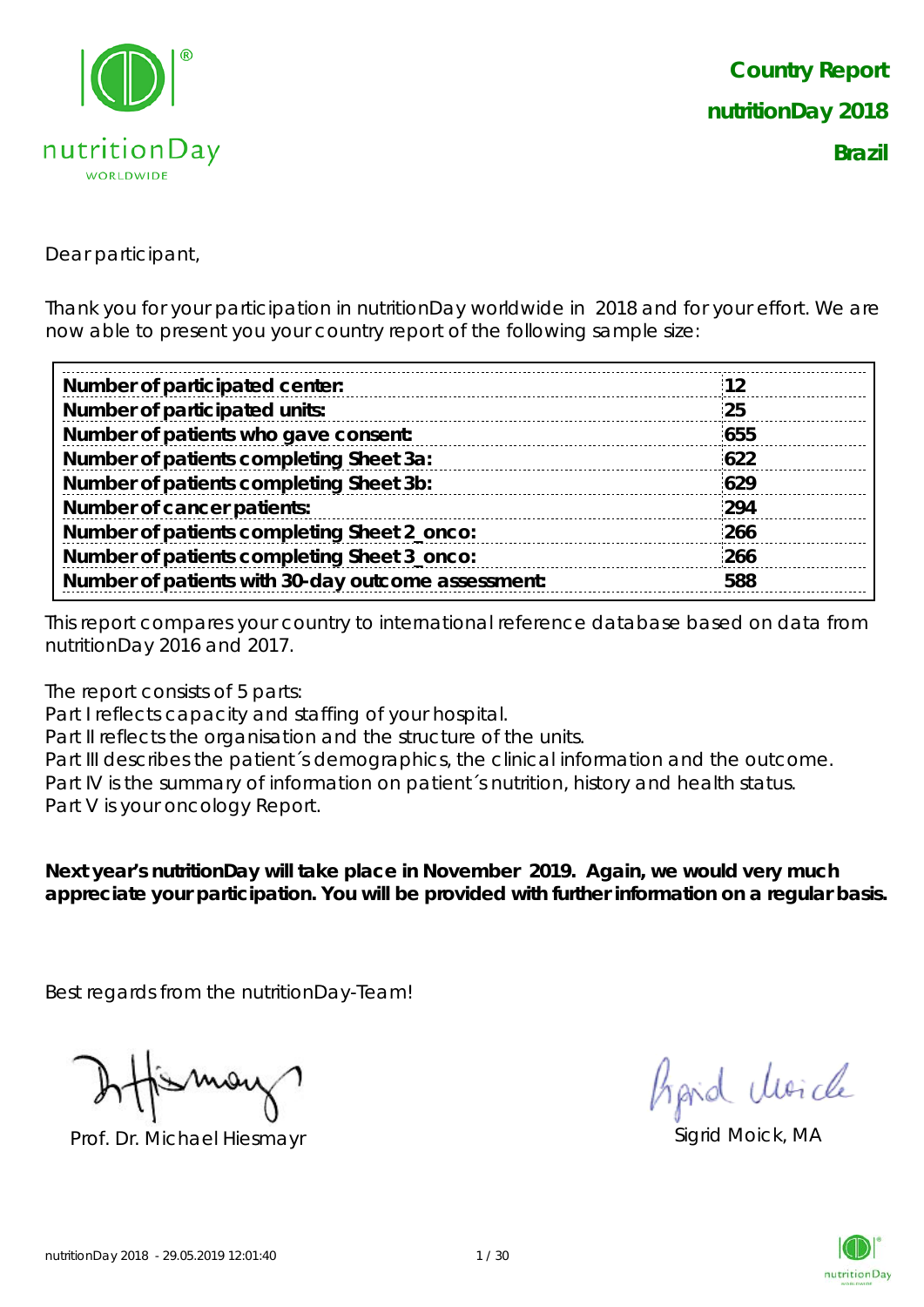## *I. Hospital capacity and staffing ("Hospital sheet")*

|                                                                                    | <b>YOUR RESULTS</b> | <b>REFERENCE RESULTS</b> |
|------------------------------------------------------------------------------------|---------------------|--------------------------|
| 1. Total number of beds in hospital                                                | 222 [182-454]       | 317 [188-615]            |
|                                                                                    |                     |                          |
| 2. Total number of admissions in the hospital last year 22225 [14616-26840]        |                     | 17520 [8982-34767]       |
|                                                                                    |                     |                          |
| 3. Total number of staff in the hospital                                           |                     |                          |
| <b>Total medical doctors</b>                                                       | 173 [63-284]        | 170 [78-396]             |
| Medical specialists                                                                | 316                 | 117 [54-244]             |
| Medical non-specialists                                                            | 211 [117-306]       | 35 [11-82]               |
| <b>Nurses</b>                                                                      | 161 [129-511]       | 418 [195-800]            |
| <b>Dieticians</b>                                                                  | $0[0-2]$            | $5[2-9]$                 |
| Nutritionists                                                                      | 36 [13-54]          | $1[0-4]$                 |
| Pharmacists                                                                        | 38 [15-53]          | 7 [4-22]                 |
| Kitchen staff                                                                      | 95 [68-155]         | 30 [14-55]               |
|                                                                                    |                     |                          |
| <b>Full time equivalent</b>                                                        |                     |                          |
| <b>Total medical doctors</b>                                                       | 105 [68-143]        | 139 [60-368]             |
| <b>Medical specialists</b>                                                         | 180                 | 98 [48-245]              |
| Medical non-specialists                                                            |                     | 34 [11-87]               |
| <b>Nurses</b>                                                                      | 180 [170-290]       | 350 [187-778]            |
| <b>Dieticians</b>                                                                  | $0[0-0]$            | $4[2-8]$                 |
| <b>Nutritionists</b>                                                               | 44 [37-51]          | $1[0-3]$                 |
| Pharmacists                                                                        | 38 [34-42]          | $6[3-18]$                |
| Kitchen staff                                                                      | 155 [112-188]       | 27 [14-50]               |
|                                                                                    |                     |                          |
| 4. Does the hospital have a nutrition care strategy?                               | 7 (100%) Yes        | 351 (78.7%) Yes          |
|                                                                                    |                     |                          |
| 5. Which nutrition-related standards or routine activities exist in your hospital? |                     |                          |
| Nutrition training is available                                                    | 4 (33.3%) Yes       | 298 (66.8%) Yes          |
| Nutrition steering committee is available                                          | 7 (58.3%) Yes       | 280 (62.8%) Yes          |
| Quality indicators are recorded and reported to national<br>or regional level      | 3 (25.0%) Yes       | 193 (43.3%) Yes          |
| Quality indicators are used for internal benchmarking                              | 7 (58.3%) Yes       | 235 (52.7%) Yes          |
| Patient feedback about food and food service is collected<br>using a questionnaire | 6 (50.0%) Yes       | 337 (75.6%) Yes          |
| None                                                                               |                     | 19 (4.3%) Yes            |
| No answer given                                                                    | 5(41.7%)            |                          |

## **6. Which codes are available /routinely used in your hospital for billing and reimbursement purposes?**

| <b>Codes available</b>     |               |                 |
|----------------------------|---------------|-----------------|
| <b>Nutrition Support</b>   | 3 (25.0%) Yes | 216 (48.4%) Yes |
| Oral nutrition supplements | 6 (50.0%) Yes | 165 (37.0%) Yes |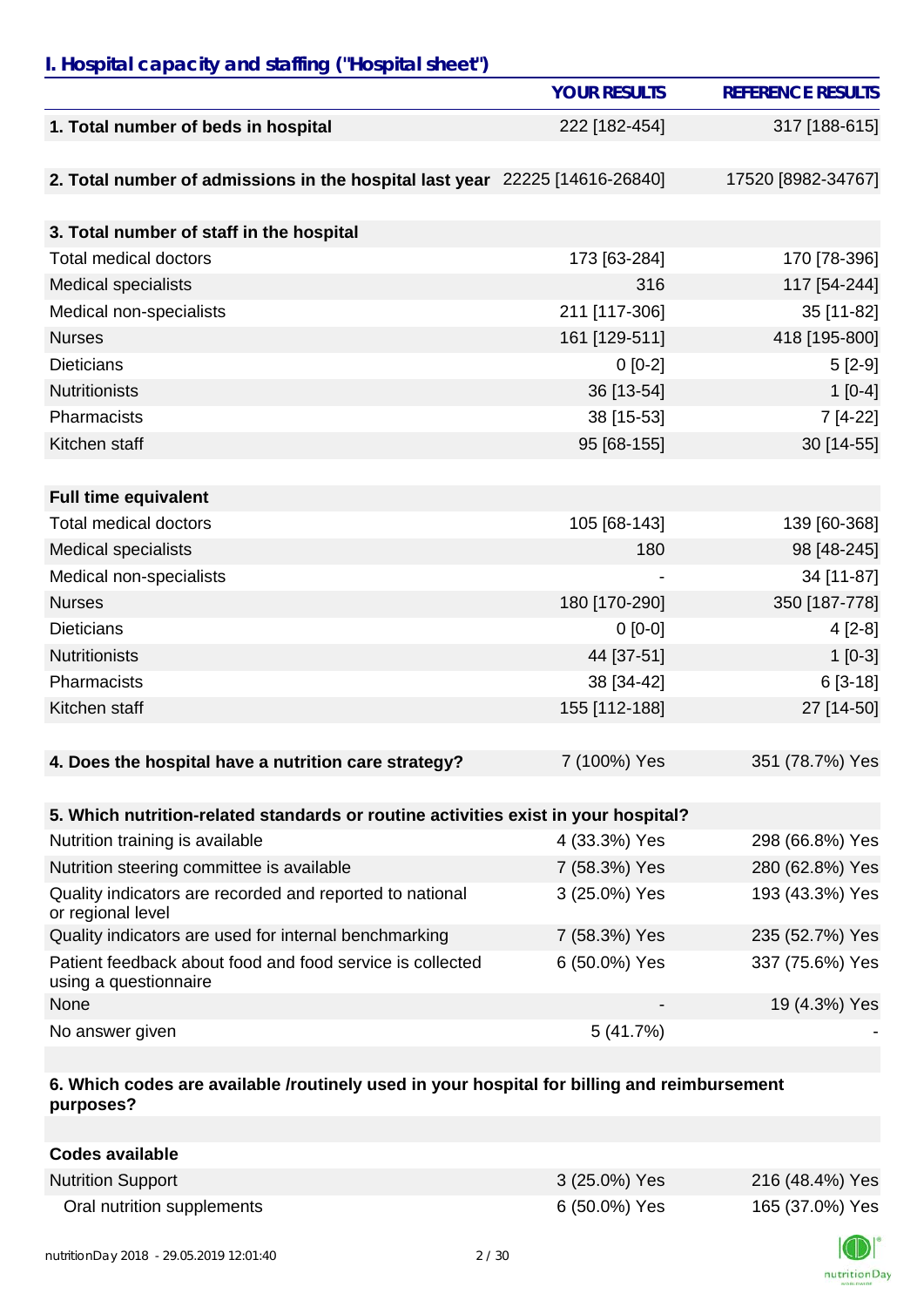| Parenteral nutrition                                      | 6 (50.0%) Yes            | 255 (57.2%) Yes |
|-----------------------------------------------------------|--------------------------|-----------------|
| <b>Enteral nutrition</b>                                  | 7 (58.3%) Yes            | 224 (50.2%) Yes |
| Dietary counseling                                        | 2 (16.7%) Yes            | 166 (37.2%) Yes |
| Specific dietary interventions                            | 3 (25.0%) Yes            | 119 (26.7%) Yes |
| Screening for malnutrition                                | 4 (33.3%) Yes            | 119 (26.7%) Yes |
| <b>Risk of malnutrition</b>                               | 2 (16.7%) Yes            | 103 (23.1%) Yes |
| Malnutrition (in general)                                 | 2 (16.7%) Yes            | 203 (45.5%) Yes |
| Severity of malnutrition (i.e. mild, moderate, severe)    | 2 (16.7%) Yes            | 195 (43.7%) Yes |
| No information available from billing/finance/controlling |                          | 75 (16.8%) Yes  |
| No answer given                                           | $\overline{\phantom{a}}$ | 18 (4.0%)       |
|                                                           |                          |                 |
| <b>Codes routinely used</b>                               |                          |                 |
| <b>Nutrition Support</b>                                  | 3 (25.0%) Yes            | 188 (42.2%) Yes |
| Oral nutrition supplements                                | 6 (50.0%) Yes            | 143 (32.1%) Yes |
| Parenteral nutrition                                      | 6 (50.0%) Yes            | 233 (52.2%) Yes |
| <b>Enteral nutrition</b>                                  | 7 (58.3%) Yes            | 205 (46.0%) Yes |
| Dietary counseling                                        | 2 (16.7%) Yes            | 140 (31.4%) Yes |
| Specific dietary interventions                            | 3 (25.0%) Yes            | 105 (23.5%) Yes |
| Screening for malnutrition                                | 3 (25.0%) Yes            | 95 (21.3%) Yes  |
| <b>Risk of malnutrition</b>                               | 2 (16.7%) Yes            | 80 (17.9%) Yes  |
| Malnutrition (in general)                                 | 2 (16.7%) Yes            | 176 (39.5%) Yes |
| Severity of malnutrition (i.e. mild, moderate, severe)    | 2 (16.7%) Yes            | 169 (37.9%) Yes |
| No information available from billing/finance/controlling |                          | 81 (18.2%) Yes  |
| No answer given                                           | $\overline{\phantom{a}}$ | 29 (6.5%)       |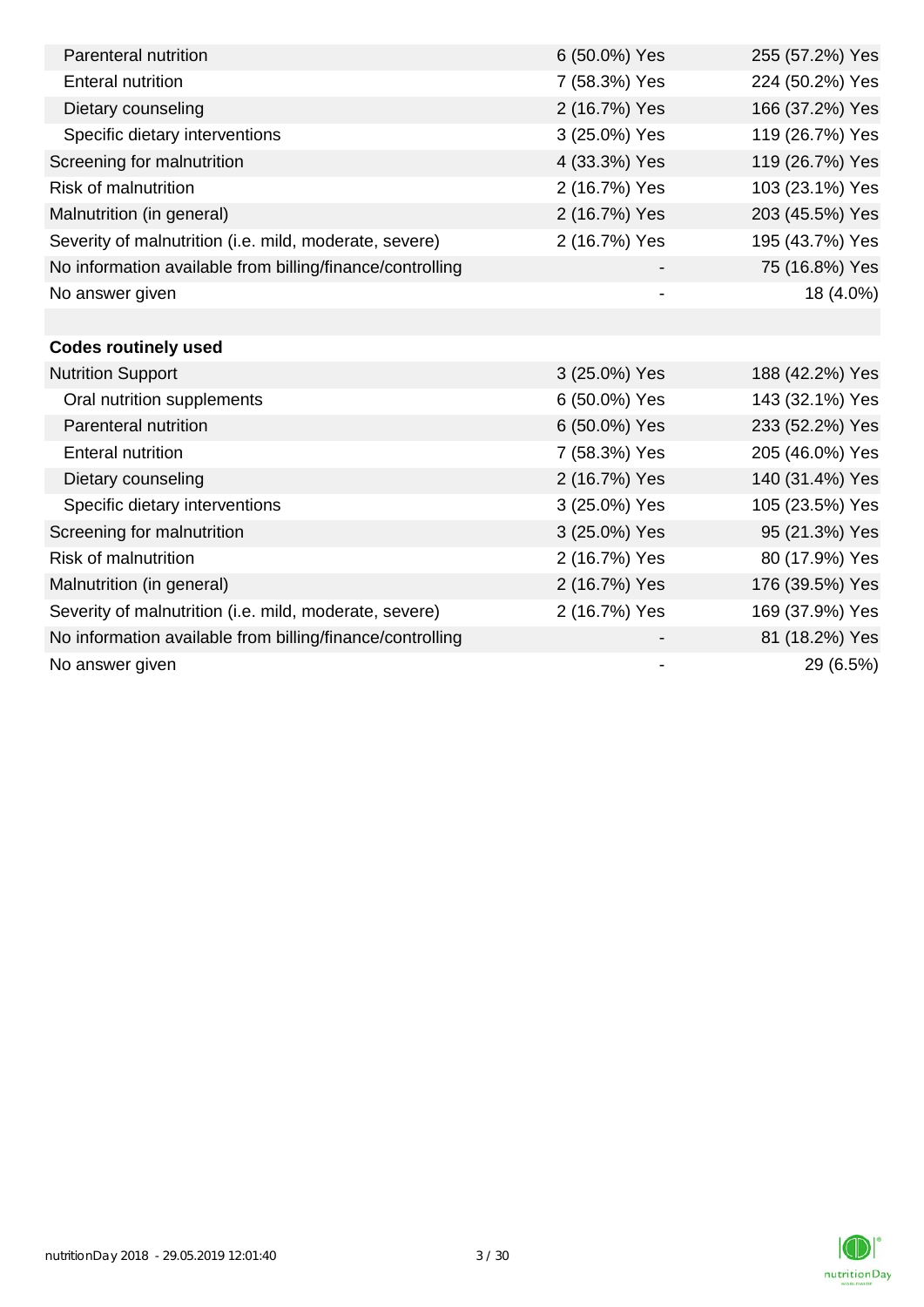# *II. Unit organisation and structures ("Sheet 1a/1b")*

|                                                                       | <b>YOUR RESULTS</b>      | <b>REFERENCE RESULTS</b> |
|-----------------------------------------------------------------------|--------------------------|--------------------------|
|                                                                       |                          |                          |
| Internal Medicine / General                                           | 8 (32.0%)                | 19.3%                    |
| Internal Medicine / Cardiology                                        | 3 (12.0%)                | 4.5%                     |
| Internal Medicine / Gastroenterology & hepatology                     |                          | 6.3%                     |
| Internal Medicine / Geriatrics                                        |                          | 7.9%                     |
| Internal Medicine / Infectious diseases                               |                          | 0.5%                     |
| Internal Medicine / Nephrology                                        | $\overline{\phantom{0}}$ | 1.3%                     |
| Internal Medicine / Oncology (incl. radiotherapy)                     | $5(20.0\%)$              | 7.2%                     |
| Interdisciplinary                                                     |                          | 3.3%                     |
| Long term care                                                        |                          | 2.0%                     |
| Neurology                                                             |                          | 3.6%                     |
| Surgery / General                                                     | $5(20.0\%)$              | 13.5%                    |
| Surgery/ Cardiac/Vascular/Thoracic                                    | $1(4.0\%)$               | 2.1%                     |
| Surgery / Neurosurgery                                                |                          | 1.0%                     |
| Surgery / Orthopedic                                                  |                          | 4.2%                     |
| Trauma                                                                |                          | 1.4%                     |
| Ear Nose Throat (ENT)                                                 |                          | 1.8%                     |
| Gynecology / Obstetrics                                               |                          | 1.6%                     |
| Pediatrics                                                            | $1(4.0\%)$               | 1.3%                     |
| Psychiatry                                                            |                          | 0.9%                     |
| <b>Others</b>                                                         | $2(8.0\%)$               | 16.1%                    |
|                                                                       |                          |                          |
| 2. Number of registered inpatients at noon                            | 30 [25-42]               | 24 [18-31]               |
|                                                                       |                          |                          |
| 3. Total bed capacity of the unit                                     | 42 [32-45]               | 30 [24-38]               |
|                                                                       |                          |                          |
| 4. Number of each type of staff in the unit for TODAY's morning shift |                          |                          |
|                                                                       |                          |                          |
| <b>Fully trained</b>                                                  |                          |                          |
| <b>Medical doctors</b>                                                | $4[2-15]$                | $3[2-7]$                 |
| <b>Nurses</b>                                                         | $3[2-4]$                 | $5[3-8]$                 |
| Nursing aides                                                         | $8[8-15]$                | $2[1-3]$                 |
| <b>Dieticians</b>                                                     | $0 [0-0]$                | $1[0-1]$                 |
| <b>Nutritionists</b>                                                  | $2[1-3]$                 | $0 [0-1]$                |
| Administrative staff                                                  | $2[1-2]$                 | $1[0-1]$                 |
| Other staff involved in patient care                                  | 4 [2-10]                 | $1[0-2]$                 |
|                                                                       |                          |                          |
| In training                                                           |                          |                          |
| <b>Medical doctors</b>                                                | $\overline{4}$           | $1[0-3]$                 |
| <b>Medical students</b>                                               |                          | $0[0-2]$                 |
| <b>Nurses</b>                                                         | $\overline{2}$           | $1[0-3]$                 |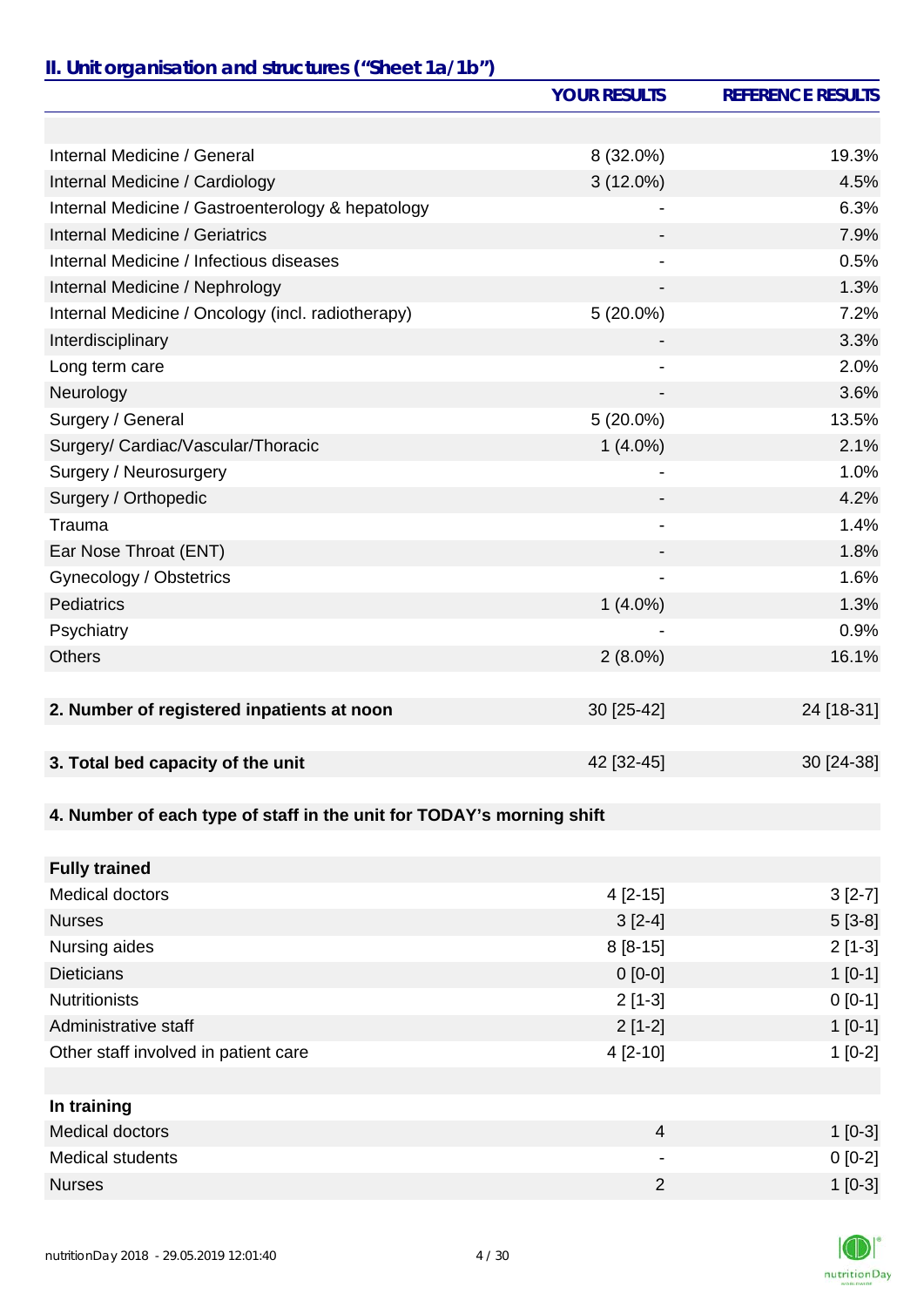| Nursing aides                                                                                       | 5              | $0[0-0]$        |
|-----------------------------------------------------------------------------------------------------|----------------|-----------------|
| <b>Dieticians</b>                                                                                   |                | $0[0-0]$        |
| <b>Nutritionists</b>                                                                                | $2[2-2]$       | $0[0-0]$        |
| Other staff involved in patient care                                                                | 4              | $0 [0-0]$       |
|                                                                                                     |                |                 |
| 5. Is there a nutrition support team in your hospital<br>available?                                 | 16 (100%) Yes  | 705 (76.4%) Yes |
| 6. Does the unit have a nutrition care strategy?                                                    | 16 (100%) Yes  | 678 (73.5%) Yes |
|                                                                                                     |                |                 |
| 7. Is there a person in your unit responsible for<br>nutrition care?                                | 16 (100%) Yes  | 644 (69.8%) Yes |
| 8. Is there a dietician, nutritionist or dietetic assistant<br>available for your unit?             | 23 (95.8%) Yes | 831 (90.0%) Yes |
| 9. Is specific staff responsible for providing feeding<br>assistance to patients during meal times? | 12 (75.0%) Yes | 575 (62.3%) Yes |
| 10. How do you MAINLY screen/monitor patients for<br>malnutrition?                                  |                |                 |
| At admission                                                                                        |                |                 |
| No routine screening                                                                                | 1 (4.0%) Yes   | 85 (8.8%) Yes   |
| No fixed criteria                                                                                   |                | 14 (1.4%) Yes   |
| Experience / visual assessment only                                                                 |                | 77 (7.9%) Yes   |
| Weighing / BMI only                                                                                 | 3 (12.0%) Yes  | 141 (14.5%) Yes |
| Nutritional Risk Screening (NRS) 2002                                                               | 19 (76.0%) Yes | 309 (31.9%) Yes |
| Malnutrition Universal Screening Tool (MUST)                                                        |                | 59 (6.1%) Yes   |
| Malnutrition Screening tool (MST)                                                                   |                | 70 (7.2%) Yes   |
| <b>SNAQ</b>                                                                                         |                | 11 (1.1%) Yes   |
| Other formal tool                                                                                   | 1 (4.0%) Yes   | 148 (15.3%) Yes |
| I do not know                                                                                       |                | 9 (0.93%) Yes   |
| Missing                                                                                             | $1(4.0\%)$     | 47 (4.8%)       |
|                                                                                                     |                |                 |
| <b>During hospital stay</b>                                                                         |                |                 |
| No routine monitoring                                                                               |                | 88 (9.1%) Yes   |
| No fixed criteria                                                                                   | 1 (4.0%) Yes   | 77 (7.9%) Yes   |
| Experience / visual assessment only                                                                 |                | 174 (17.9%) Yes |
| Weighing / BMI only                                                                                 | 12 (48.0%) Yes | 313 (32.3%) Yes |
| Other formal tool                                                                                   | 10 (40.0%) Yes | 251 (25.9%) Yes |
| I do not know                                                                                       | 1 (4.0%) Yes   | 20 (2.1%) Yes   |
| Missing                                                                                             | $1(4.0\%)$     | 47 (4.8%)       |
|                                                                                                     |                |                 |
| 11a. Do you routinely use guidelines or standards for<br>nutrition care?                            | 15 (100%) Yes  | 724 (80.0%) Yes |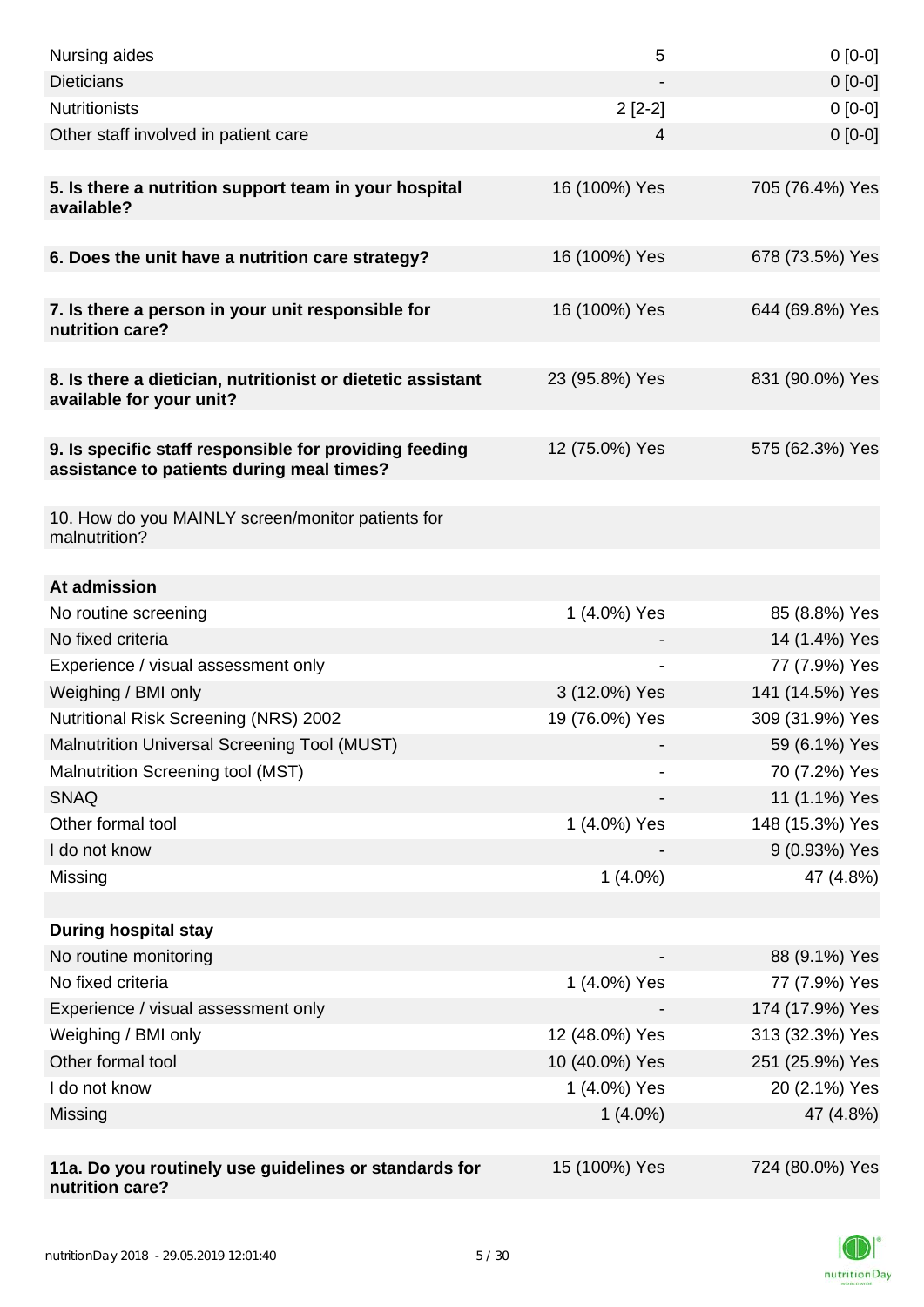| 11b. If yes, which one is mainly used?                            |                |                 |
|-------------------------------------------------------------------|----------------|-----------------|
| International guidelines                                          | 9 (60.0%) Yes  | 186 (25.7%) Yes |
| National guidelines                                               |                | 105 (14.5%) Yes |
| Standards on hospital level                                       | 1 (6.7%) Yes   | 249 (34.4%) Yes |
| Standards on unit level                                           | 1 (6.7%) Yes   | 51 (7.0%) Yes   |
| Individual patient nutrition care plans                           | 3 (20.0%) Yes  | 116 (16.0%) Yes |
| Other                                                             | 1 (6.7%) Yes   | 7 (0.97%) Yes   |
| Missing                                                           |                | 10 (1.4%)       |
|                                                                   |                |                 |
| 12. What is routinely done in your unit for given patient groups? |                |                 |
|                                                                   |                |                 |
| At risk                                                           |                |                 |
| Watchful waiting                                                  | 4 (16.0%) Yes  | 281 (29.0%) Yes |
| Discuss nutrition care activities during ward rounds              | 2 (8.0%) Yes   | 430 (44.3%) Yes |
| Develop an individual nutrition care plan                         | 2 (8.0%) Yes   | 509 (52.5%) Yes |
| Initiate treatment / nutrition intervention                       | 3 (12.0%) Yes  | 582 (60.0%) Yes |
| Consult a nutrition expert (dietician, nutritionist, etc.)        |                | 592 (61.0%) Yes |
| Consult a medical professional                                    | 4 (16.0%) Yes  | 383 (39.5%) Yes |
| Calculate energy requirements                                     | 4 (16.0%) Yes  | 479 (49.4%) Yes |
| Calculate protein requirements                                    | 4 (16.0%) Yes  | 466 (48.0%) Yes |
|                                                                   |                |                 |
| <b>Malnourished</b>                                               |                |                 |
| Watchful waiting                                                  | 2 (8.0%) Yes   | 196 (20.2%) Yes |
| Discuss nutrition care activities during ward rounds              | 2 (8.0%) Yes   | 462 (47.6%) Yes |
| Develop an individual nutrition care plan                         | 3 (12.0%) Yes  | 541 (55.8%) Yes |
| Initiate treatment / nutrition intervention                       | 4 (16.0%) Yes  | 624 (64.3%) Yes |
| Consult a nutrition expert (dietician, nutritionist, etc.)        | 2 (8.0%) Yes   | 581 (59.9%) Yes |
| Consult a medical professional                                    | 8 (32.0%) Yes  | 411 (42.4%) Yes |
| Calculate energy requirements                                     | 3 (12.0%) Yes  | 537 (55.4%) Yes |
| Calculate protein requirements                                    | 4 (16.0%) Yes  | 522 (53.8%) Yes |
|                                                                   |                |                 |
| <b>Every patient</b>                                              |                |                 |
| Watchful waiting                                                  | 11 (44.0%) Yes | 483 (49.8%) Yes |
| Discuss nutrition care activities during ward rounds              | 13 (52.0%) Yes | 258 (26.6%) Yes |
| Develop an individual nutrition care plan                         | 13 (52.0%) Yes | 184 (19.0%) Yes |
| Initiate treatment / nutrition intervention                       | 12 (48.0%) Yes | 135 (13.9%) Yes |
| Consult a nutrition expert (dietician, nutritionist, etc.)        | 14 (56.0%) Yes | 185 (19.1%) Yes |
| Consult a medical professional                                    | 8 (32.0%) Yes  | 209 (21.5%) Yes |
| Calculate energy requirements                                     | 11 (44.0%) Yes | 123 (12.7%) Yes |
| Calculate protein requirements                                    | 10 (40.0%) Yes | 113 (11.6%) Yes |
|                                                                   |                |                 |
| <b>Never</b>                                                      |                |                 |
| Watchful waiting                                                  | 1 (4.0%) Yes   | 76 (7.8%) Yes   |
| Discuss nutrition care activities during ward rounds              | 1 (4.0%) Yes   | 62 (6.4%) Yes   |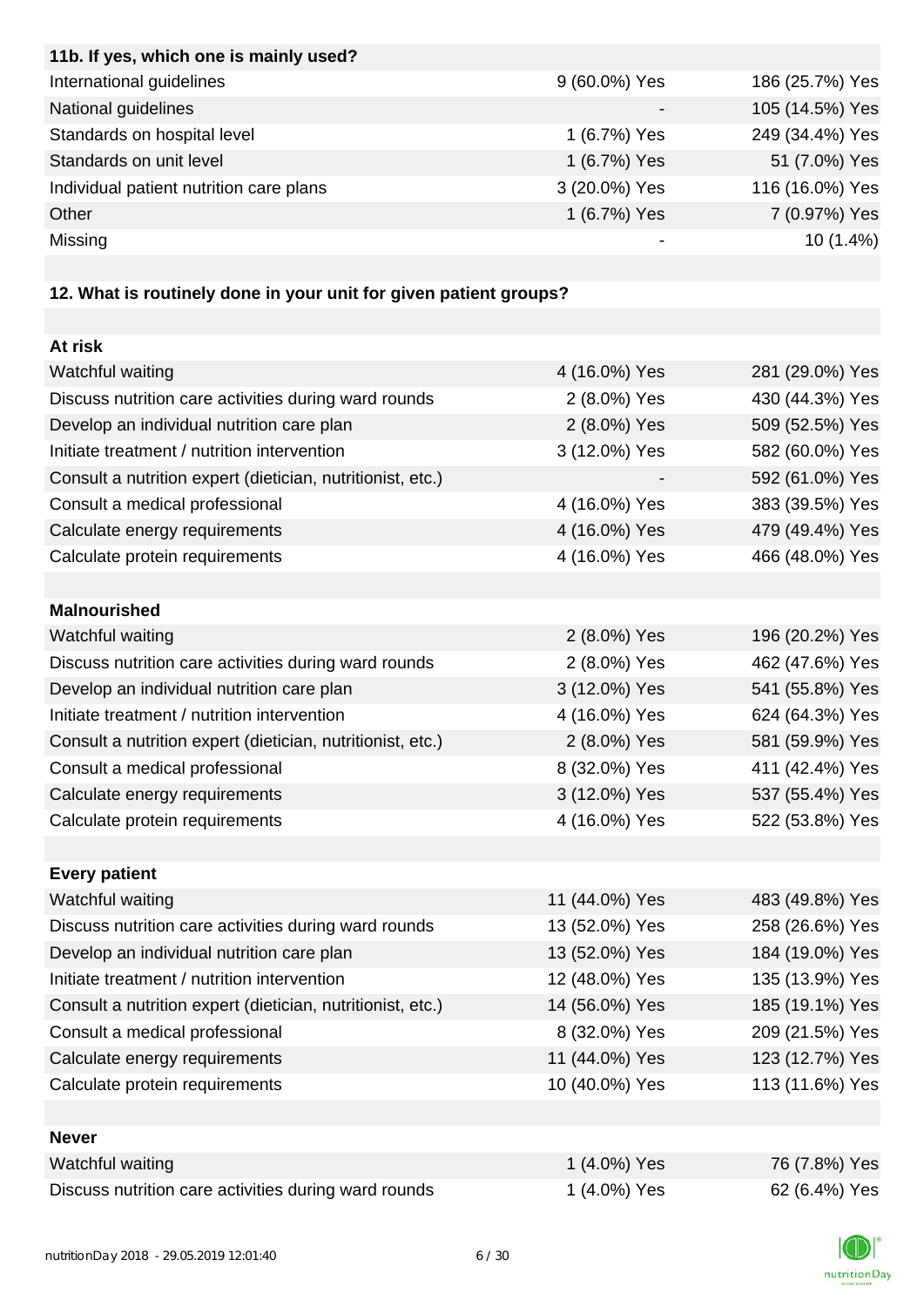| Develop an individual nutrition care plan                          | -                        | 50 (5.2%) Yes   |
|--------------------------------------------------------------------|--------------------------|-----------------|
| Initiate treatment / nutrition intervention                        |                          | 13 (1.3%) Yes   |
| Consult a nutrition expert (dietician, nutritionist, etc.)         |                          | 16 (1.6%) Yes   |
| Consult a medical professional                                     | $\overline{\phantom{a}}$ | 106 (10.9%) Yes |
| Calculate energy requirements                                      | $\overline{\phantom{a}}$ | 103 (10.6%) Yes |
| Calculate protein requirements                                     |                          | 124 (12.8%) Yes |
|                                                                    |                          |                 |
| I do not know                                                      |                          |                 |
| Watchful waiting                                                   |                          | 51 (5.3%) Yes   |
| Discuss nutrition care activities during ward rounds               | $\overline{\phantom{a}}$ | 40 (4.1%) Yes   |
| Develop an individual nutrition care plan                          |                          | 22 (2.3%) Yes   |
| Initiate treatment / nutrition intervention                        | $\overline{\phantom{a}}$ | 22 (2.3%) Yes   |
| Consult a nutrition expert (dietician, nutritionist, etc.)         | $\overline{\phantom{a}}$ | 18 (1.9%) Yes   |
| Consult a medical professional                                     | -                        | 51 (5.3%) Yes   |
| Calculate energy requirements                                      |                          | 40 (4.1%) Yes   |
| Calculate protein requirements                                     | $\overline{\phantom{a}}$ | 42 (4.3%) Yes   |
|                                                                    |                          |                 |
| 13. When do you routinely weigh your patients?                     |                          |                 |
| at admission                                                       | 10 (40.0%) Yes           | 625 (64.4%) Yes |
| Within 24 hours                                                    | 2 (8.0%) Yes             | 142 (14.6%) Yes |
| Within 48 hours                                                    | 3 (12.0%) Yes            | 54 (5.6%) Yes   |
| Within 72 hours                                                    | 3 (12.0%) Yes            | 27 (2.8%) Yes   |
| Every week                                                         | 17 (68.0%) Yes           | 393 (40.5%) Yes |
| Occasionally                                                       | 4 (16.0%) Yes            | 109 (11.2%) Yes |
| When requested                                                     | 8 (32.0%) Yes            | 483 (49.8%) Yes |
| At discharge                                                       |                          | 52 (5.4%) Yes   |
| Never                                                              |                          | 13 (1.3%) Yes   |
| I do not know                                                      |                          | 4 (0.41%) Yes   |
| No answer given                                                    | 10 (41.7%)               | 50 (5.2%)       |
|                                                                    |                          |                 |
| 14. What do you do to support adequate food intake of patients?    |                          |                 |
| Offer additional meals or in between snacks                        | 20 (80.0%) Yes           | 730 (75.3%) Yes |
| Offer meal choices                                                 | 16 (64.0%) Yes           | 711 (73.3%) Yes |
| Offer different portion sizes                                      | 20 (80.0%) Yes           | 635 (65.5%) Yes |
| Consider food presentation                                         | 14 (56.0%) Yes           | 356 (36.7%) Yes |
| Change food texture/consistency as needed                          | 24 (96.0%) Yes           | 797 (82.2%) Yes |
| Consider patient problems with eating and drinking                 | 22 (88.0%) Yes           | 793 (81.8%) Yes |
| Ensure that mealtimes are undisturbed/protected<br>mealtime policy | 2 (8.0%) Yes             | 218 (22.5%) Yes |
| Promote positive eating environment                                | 5 (20.0%) Yes            | 281 (29.0%) Yes |
| Consider cultural/religious preferences                            | 21 (84.0%) Yes           | 559 (57.6%) Yes |
| Consider patient allergies / intolerances                          | 22 (88.0%) Yes           | 650 (67.0%) Yes |
| Other                                                              | 3 (12.0%) Yes            | 74 (7.6%) Yes   |
| I do not know                                                      |                          | 19 (2.0%) Yes   |
| No answer given                                                    | $1(4.0\%)$               | 48 (4.9%)       |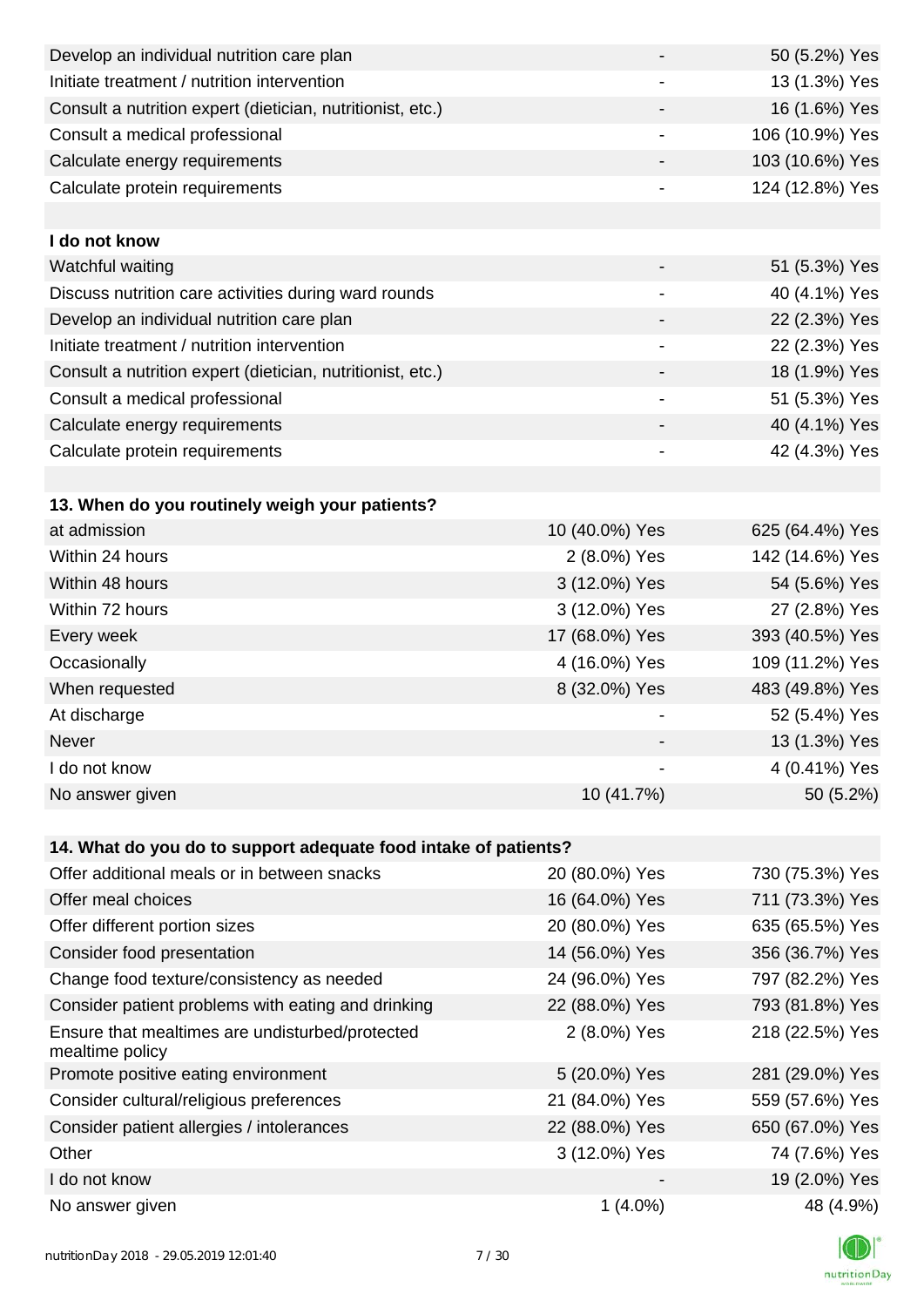| 15. Which nutrition-related standards or routine activities exist in your unit?      |                |                 |
|--------------------------------------------------------------------------------------|----------------|-----------------|
| Nutrition training is available                                                      | 13 (52.0%) Yes | 558 (57.5%) Yes |
| Reporting of nutrition related information to hospital<br>managers                   | 12 (48.0%) Yes | 408 (42.1%) Yes |
| Quality indicators are recorded and reported to national<br>or regional level        | 8 (32.0%) Yes  | 302 (31.1%) Yes |
| Quality indicators are used for internal benchmarking                                | 10 (40.0%) Yes | 358 (36.9%) Yes |
| Patient feedback about food and food service is collected<br>using a questionnaire   | 12 (48.0%) Yes | 625 (64.4%) Yes |
| None                                                                                 |                | 32 (3.3%) Yes   |
| I do not know                                                                        | 2 (8.0%) Yes   | 38 (3.9%) Yes   |
| No answer given                                                                      | $9(36.0\%)$    | 68 (7.0%)       |
|                                                                                      |                |                 |
| 16. At admission what is asked and documented?                                       |                |                 |
| Change in weight                                                                     | 16 (64.0%) Yes | 775 (79.9%) Yes |
| Eating habits/difficulties                                                           | 16 (64.0%) Yes | 746 (76.9%) Yes |
| Nutrition before admission                                                           | 16 (64.0%) Yes | 592 (61.0%) Yes |
| None                                                                                 |                | 15 (1.5%) Yes   |
| I do not know                                                                        |                | 20 (2.1%) Yes   |
| No answer given                                                                      | $9(36.0\%)$    | 70 (7.2%)       |
|                                                                                      |                |                 |
| 17. On what forms is there a specific part about eating, nutrition or malnutrition?  |                |                 |
|                                                                                      |                |                 |
| a. Patient Record has a section for                                                  |                |                 |
| indicating if the patient is malnourished or at risk of<br>malnutrition              | 16 (64.0%) Yes | 708 (73.0%) Yes |
| nutrition treatment                                                                  | 16 (64.0%) Yes | 582 (60.0%) Yes |
| None                                                                                 |                | 54 (5.6%) Yes   |
| I do not know                                                                        |                | 26 (2.7%) Yes   |
|                                                                                      |                |                 |
| b. Discharge Letter                                                                  |                |                 |
| summarizes nutrition treatment received during stay                                  | 9 (36.0%) Yes  | 407 (42.0%) Yes |
| makes future nutrition-related recommendations                                       | 13 (52.0%) Yes | 572 (59.0%) Yes |
| None                                                                                 | 1 (4.0%) Yes   | 110 (11.3%) Yes |
| I do not know                                                                        | 1 (4.0%) Yes   | 69 (7.1%) Yes   |
|                                                                                      |                |                 |
| 18. Do you provide brochures about malnutrition to at<br>risk/malnourished patients? | 10 (66.7%) Yes | 356 (44.8%) Yes |

| 19. Who filled in this sheet? |                |                 |
|-------------------------------|----------------|-----------------|
| Head staff                    | 7 (28.0%) Yes  | 281 (29.0%) Yes |
| Dietician                     | 14 (56.0%) Yes | 517 (53.3%) Yes |
| <b>Nurse</b>                  | 4 (16.0%) Yes  | 279 (28.8%) Yes |
| Physician                     |                | 128 (13.2%) Yes |
| Administrative staff          | 3 (12.0%) Yes  | 8 (0.82%) Yes   |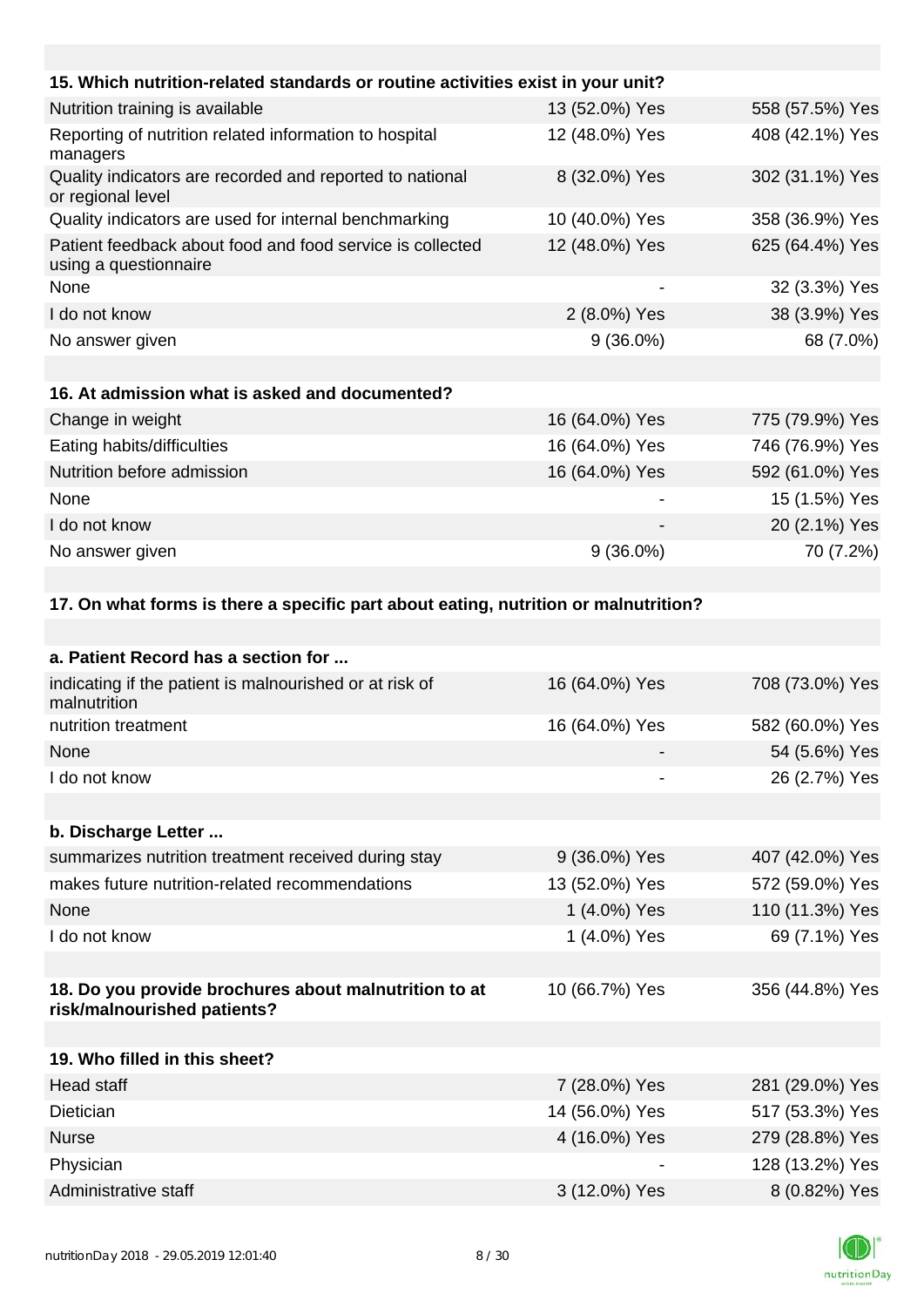| Other         | $\overline{\phantom{0}}$ | 39 (4.0%) Yes |
|---------------|--------------------------|---------------|
| None          |                          |               |
| I do not know | $\,$                     | 7 (0.72%) Yes |

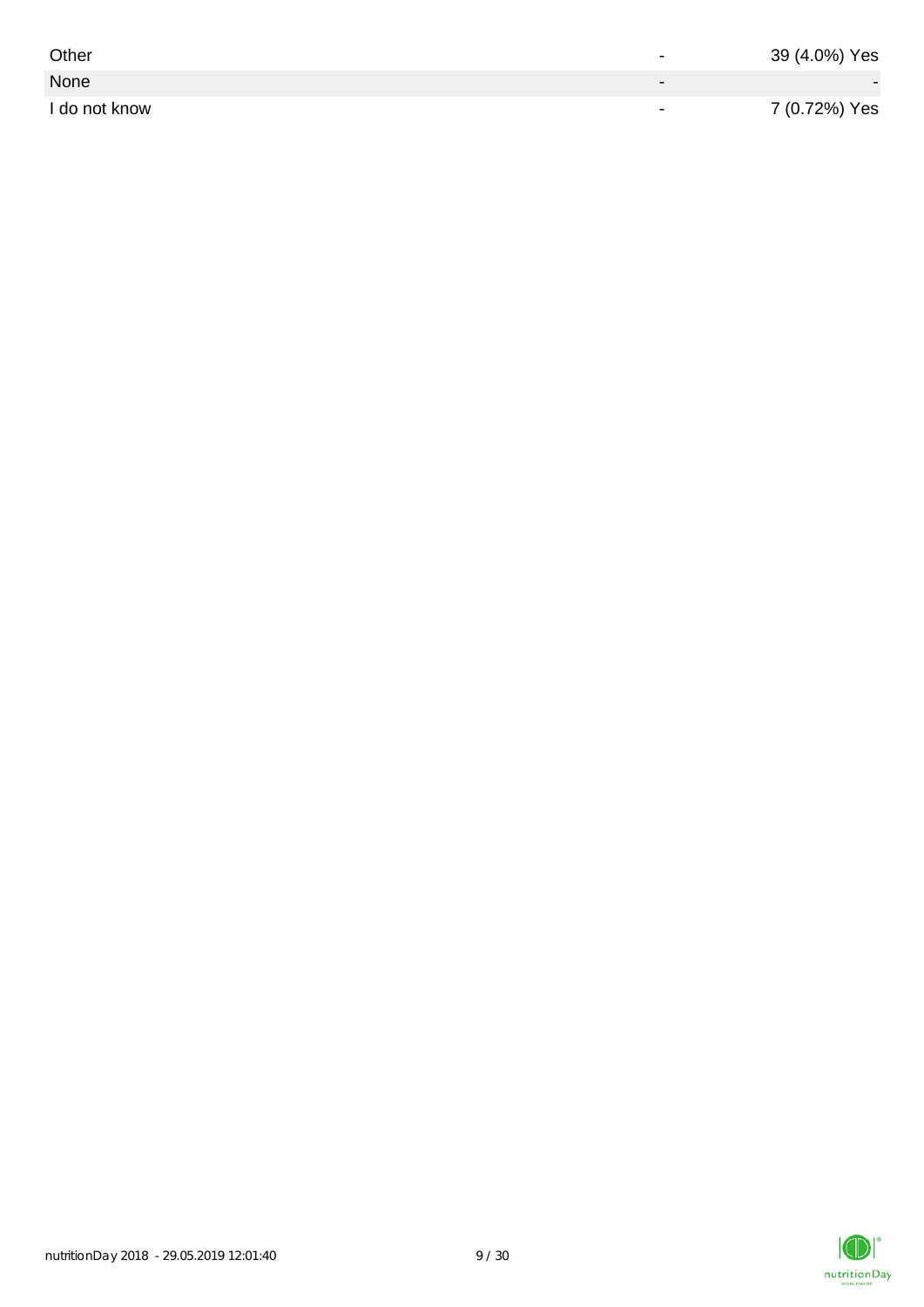| III. Patient demographics, medical information & Outcome ("Sheet 2a/2b")                |                     |                          |
|-----------------------------------------------------------------------------------------|---------------------|--------------------------|
|                                                                                         | <b>YOUR RESULTS</b> | <b>REFERENCE RESULTS</b> |
|                                                                                         |                     |                          |
| Total                                                                                   | 655                 | 17827                    |
| Age                                                                                     | 61 [50-73]          | 67 [53-78]               |
| Female                                                                                  | 317 (48.4%)         | 8951 (50.2%)             |
| Weight                                                                                  | 68.0±16.7           | $70.1 \pm 19.2$          |
| Height                                                                                  | $164 + 10$          | $165 + 10$               |
| <b>BMI</b>                                                                              | $25.3 + 5.5$        | $25.5 + 6.0$             |
|                                                                                         |                     |                          |
| 1. This hospital admission was                                                          |                     |                          |
| planned                                                                                 | 174 (26.6%)         | 6798 (38.1%)             |
| an emergency                                                                            | 429 (65.5%)         | 9562 (53.6%)             |
| I do not know                                                                           | 52 (7.9%)           | 1467 (8.2%)              |
| No answer given                                                                         |                     |                          |
|                                                                                         |                     |                          |
| 2a. Diagnosis at admission                                                              |                     |                          |
| 0100 Infectious and parasitic diseases                                                  | 72 (11.0%)          | 1555 (8.7%)              |
| 0200 Neoplasms                                                                          | 328 (50.1%)         | 3133 (17.6%)             |
| 0300 Blood and bloodforming organs and the immune<br>mechanism                          | 83 (12.7%)          | 1159 (6.5%)              |
| 0400 Endocrine, nutritional and metabolic diseases                                      | 57 (8.7%)           | 2190 (12.3%)             |
| 0500 Mental health                                                                      | 24 (3.7%)           | 851 (4.8%)               |
| 0600 Nervous system                                                                     | 74 (11.3%)          | 1636 (9.2%)              |
| 0700 Eye and adnexa                                                                     | 5(0.76%)            | 236 (1.3%)               |
| 0800 Ear and mastoid process                                                            |                     | 127 (0.71%)              |
| 0900 Circulatory system                                                                 | 95 (14.5%)          | 3801 (21.3%)             |
| 1000 Respiratory system                                                                 | 114 (17.4%)         | 2810 (15.8%)             |
| 1100 Digestive system                                                                   | 181 (27.6%)         | 4343 (24.4%)             |
| 1200 Skin and subcutaneous tissue                                                       | 23 (3.5%)           | 786 (4.4%)               |
| 1300 Musculoskeletal system and connective tissue                                       | 69 (10.5%)          | 2703 (15.2%)             |
| 1400 Genitourinary system                                                               | 123 (18.8%)         | 1776 (10.0%)             |
| 1500 Pregnancy, childbirth and the puerperium                                           | 1(0.15%)            | 198 (1.1%)               |
| 1600 Conditions originating in the perinatal period                                     |                     | 25 (0.14%)               |
| 1700 Congenital/chromosomal abnormalities                                               | $2(0.31\%)$         | 31 (0.17%)               |
| 1800 Symptoms, signs, abnormal clinical/lab findings                                    | 135 (20.6%)         | 816 (4.6%)               |
| 1900 Injury, poisoning                                                                  | 14 (2.1%)           | 512 (2.9%)               |
| 2000 External causes of morbidity and mortality (e.g.<br>transport accidents, assaults) | 12 (1.8%)           | 379 (2.1%)               |
| 2100 Factors influencing health status and contact with<br>health services              | 27 (4.1%)           | 619 (3.5%)               |
| No answer given                                                                         |                     |                          |
|                                                                                         |                     |                          |
| 3. Which conditions/comorbidities does this patient have?                               |                     |                          |
| Cardiac insufficiency                                                                   | 82 (14.1%)          | 3518 (22.5%)             |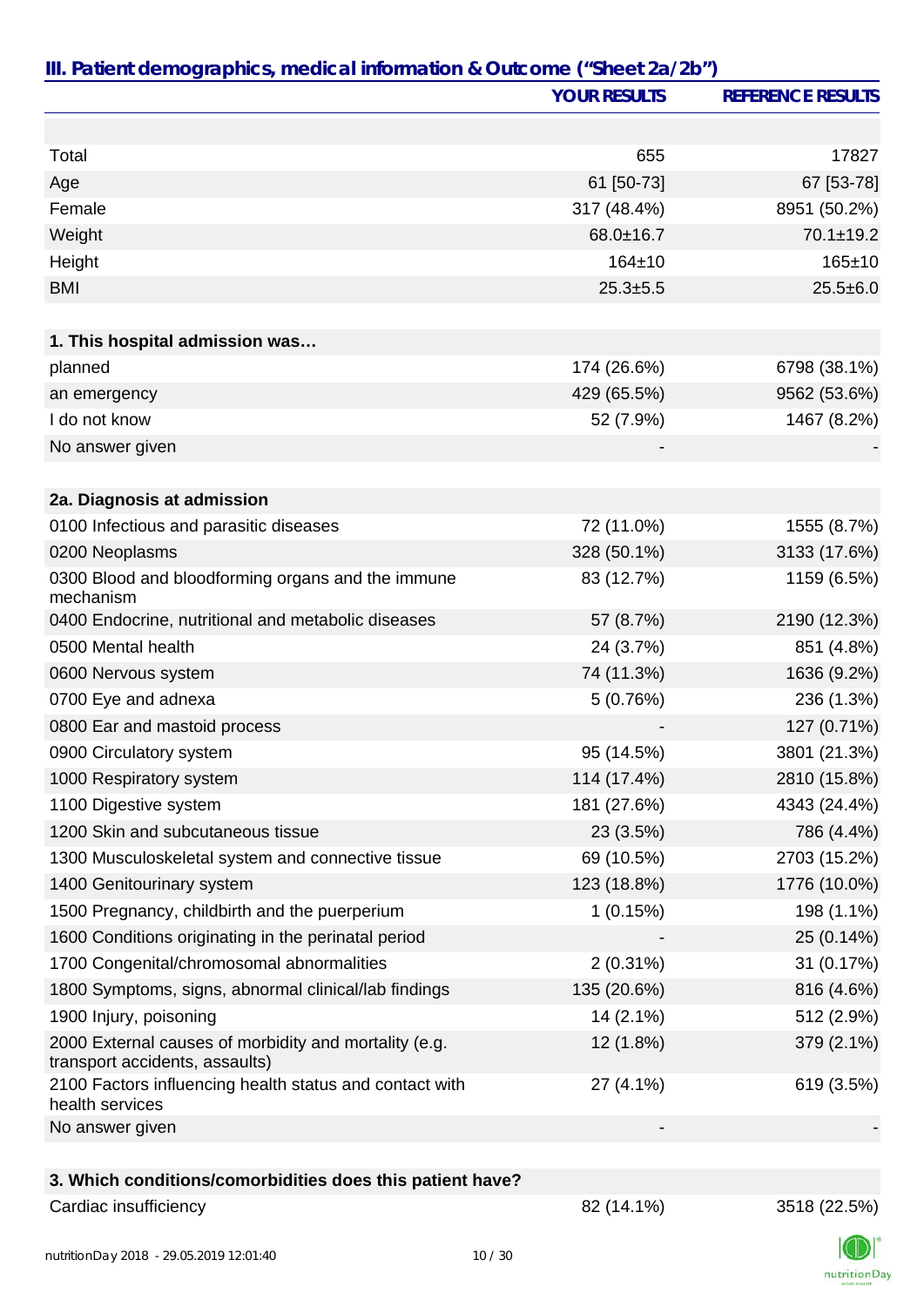| Myocardial infarction                                | 38 (6.7%)   | 823 (5.4%)    |
|------------------------------------------------------|-------------|---------------|
| Chronic lung disease                                 | 43 (7.5%)   | 2299 (14.8%)  |
| Cerebral vascular disease                            | 41 (7.2%)   | 1523 (9.9%)   |
| Peripheral vascular disease                          | 48 (8.3%)   | 1931 (12.6%)  |
| Chronic liver disease                                | 33 (5.8%)   | 992 (6.5%)    |
| Chronic kidney disease                               | 58 (10.0%)  | 1734 (11.3%)  |
| <b>Diabetes</b>                                      | 151 (26.1%) | 3888 (24.9%)  |
| Cancer                                               | 294 (50.3%) | 3763 (24.2%)  |
| Infection                                            | 102 (17.6%) | 2245 (14.5%)  |
| Dementia                                             | 26 (4.5%)   | 798 (5.2%)    |
| Major depressive disorder                            | 38 (6.7%)   | 853 (5.6%)    |
| Other chronic mental disorder                        | 30(5.3%)    | 815 (5.4%)    |
| Other chronic disease                                | 230 (38.1%) | 4031 (25.9%)  |
| None                                                 | 73 (11.1%)  | 3008 (16.9%)  |
|                                                      |             |               |
| 4a. Previous operation during this hospital stay     |             |               |
| Yes, planned                                         | 87 (13.3%)  | 3584 (20.1%)  |
| Yes, acute                                           | 35 (5.3%)   | 1077 (6.0%)   |
| <b>No</b>                                            | 352 (53.7%) | 12545 (70.4%) |
| I do not know                                        | $2(0.31\%)$ | 230 (1.3%)    |
| Missing                                              | 179 (27.3%) | 391 (2.2%)    |
|                                                      |             |               |
| Days since operation                                 | $6[2-13]$   | $3[1-11]$     |
|                                                      |             |               |
| 4b. Planned operation during this hospital stay      |             |               |
| Yes, today or tomorrow                               | 28 (4.3%)   | 1266 (7.1%)   |
| Yes, later                                           | 27 (4.1%)   | 953 (5.3%)    |
| No                                                   | 414 (63.2%) | 13798 (77.4%) |
| I do not know                                        | $2(0.31\%)$ | 833 (4.7%)    |
| Missing                                              | 184 (28.1%) | 977 (5.5%)    |
|                                                      |             |               |
| 5. Previous ICU admission during this hospital stay? | 103 (21.4%) | 1781 (10.0%)  |
| (Yes)                                                |             |               |
| 6. Is this patient terminally ill?                   | 35 (5.3%)   | 1122 (6.3%)   |
|                                                      |             |               |
| 7. Fluid status                                      |             |               |
| Normal                                               | 447 (68.2%) | 13668 (76.7%) |
| Overloaded                                           | 17(2.6%)    | 1008 (5.7%)   |
| Dehydrated                                           | 29 (4.4%)   | 878 (4.9%)    |
| I do not know                                        | 162 (24.7%) | 2273 (12.8%)  |
| Missing                                              |             |               |
|                                                      |             |               |
| 8. Number of different medications planned           |             |               |
| Oral                                                 | $4[2-7]$    | $5[2-8]$      |
|                                                      |             | $\sqrt{2}$    |
|                                                      |             |               |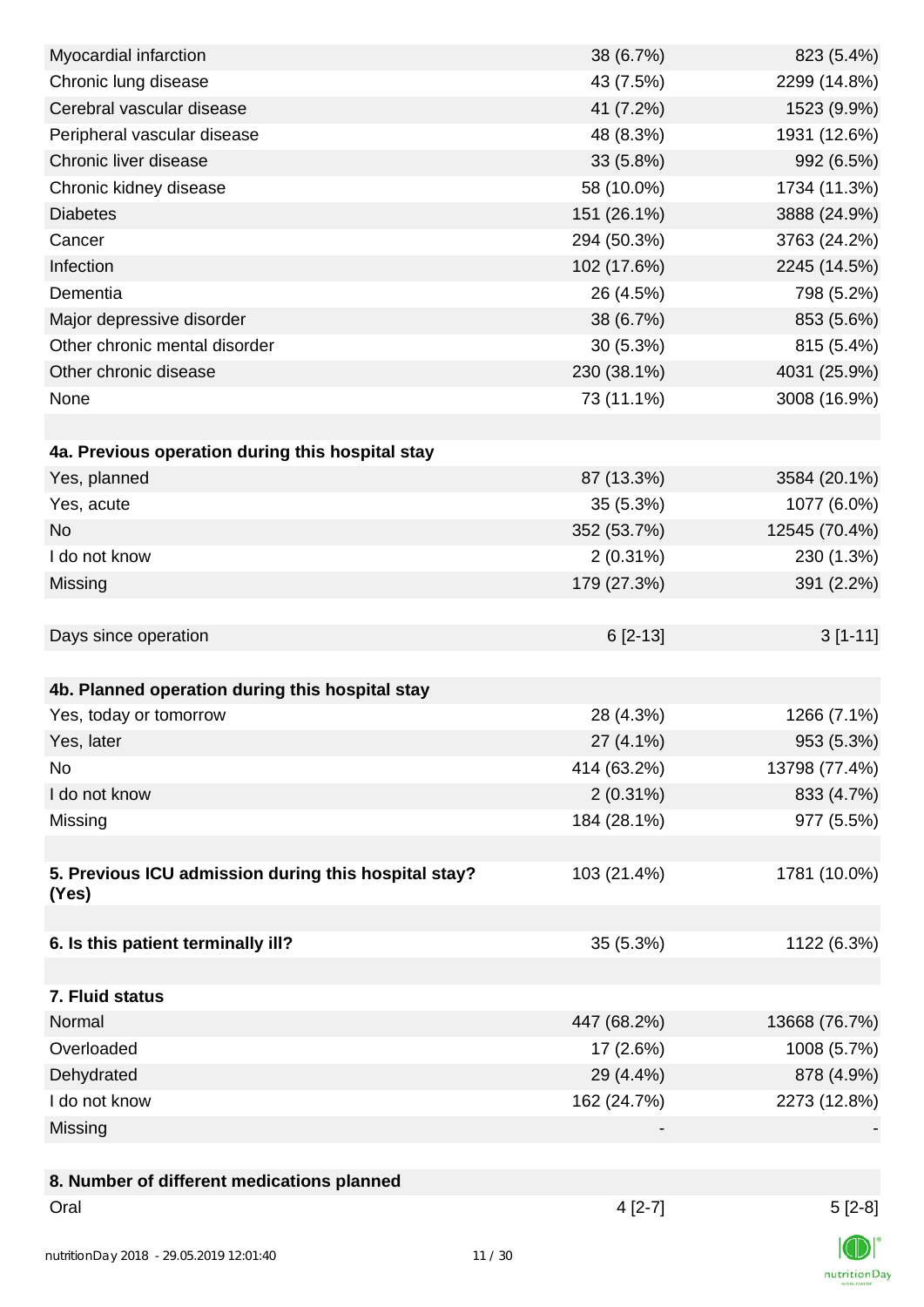| Other                                                                                    | $4[2-7]$    | $2[1-4]$      |
|------------------------------------------------------------------------------------------|-------------|---------------|
|                                                                                          |             |               |
| 9. Was this patient identified as malnourished or at risk of malnutrition?               |             |               |
| Malnourished                                                                             | 169 (25.8%) | 2050 (11.5%)  |
| At risk                                                                                  | 157 (24.0%) | 3162 (17.7%)  |
| <b>No</b>                                                                                | 320 (48.9%) | 11117 (62.4%) |
| I do not know                                                                            | $9(1.4\%)$  | 1498 (8.4%)   |
| Missing                                                                                  |             |               |
|                                                                                          |             |               |
| 10. IV Fluids                                                                            |             |               |
| Electrolyte solution (NaCl, Ringers lactate, etc)                                        | 148 (22.6%) | 6470 (36.3%)  |
| 5% Glucose solution                                                                      | 59 (9.0%)   | 1853 (10.4%)  |
|                                                                                          |             |               |
| 11. Number of ONS drinks planned                                                         | $0 [0-1]$   | $0[0-0]$      |
|                                                                                          |             |               |
| 12. Nutrition intake                                                                     |             |               |
| Regular hospital food                                                                    | 303 (46.3%) | 10454 (58.6%) |
| Fortified/enriched hospital food                                                         | 75 (11.5%)  | 1962 (11.0%)  |
| Protein/energy supplement (e.g. ONS drinks)                                              | 182 (27.8%) | 2469 (13.8%)  |
| <b>Enteral nutrition</b>                                                                 | 81 (12.4%)  | 882 (4.9%)    |
| Parenteral nutrition                                                                     | 12 (1.8%)   | 929 (5.2%)    |
| Special diet                                                                             | 275 (42.0%) | 5732 (32.2%)  |
| None                                                                                     | 13 (2.0%)   | 895 (5.0%)    |
|                                                                                          |             |               |
| 13a. All lines and Tubes                                                                 |             |               |
| <b>Central Venous</b>                                                                    | 64 (13.3%)  | 1535 (8.6%)   |
| Peripheral venous access                                                                 | 216 (44.8%) | 8238 (46.2%)  |
| Nasogastric                                                                              | $30(6.2\%)$ | 462 (2.6%)    |
| Nasojejunal                                                                              | 8(1.7%)     | 79 (0.44%)    |
| Nasoduadenal                                                                             | 11 (2.3%)   | 67 (0.38%)    |
| Enterostoma                                                                              | $5(1.0\%)$  | 82 (0.46%)    |
| Percutaneous endoscopy/surgical gastrostomy                                              | 20 (4.1%)   | 137 (0.77%)   |
| Percutaneous endoscopy/surgical jejunostomy                                              | 4(0.83%)    | 63 (0.35%)    |
| None                                                                                     | 376 (57.4%) | 8032 (45.1%)  |
|                                                                                          |             |               |
| 13b. Were there complications with nutrition related lines<br>and tubes since admission? |             |               |
| Yes, previously                                                                          | 13 (2.0%)   | 247 (1.4%)    |
| Yes, ongoing                                                                             | 3(0.46%)    | 173 (0.97%)   |
| <b>No</b>                                                                                | 408 (62.3%) | 14548 (81.6%) |
| I do not know                                                                            | 39 (6.0%)   | 1646 (9.2%)   |
| Missing                                                                                  | 192 (29.3%) | 1213 (6.8%)   |
|                                                                                          |             |               |

## **14. Please indicate if any of the following was done for this patient since admission**

Energy requirements were determined 394 (81.7%) 6273 (35.2%)

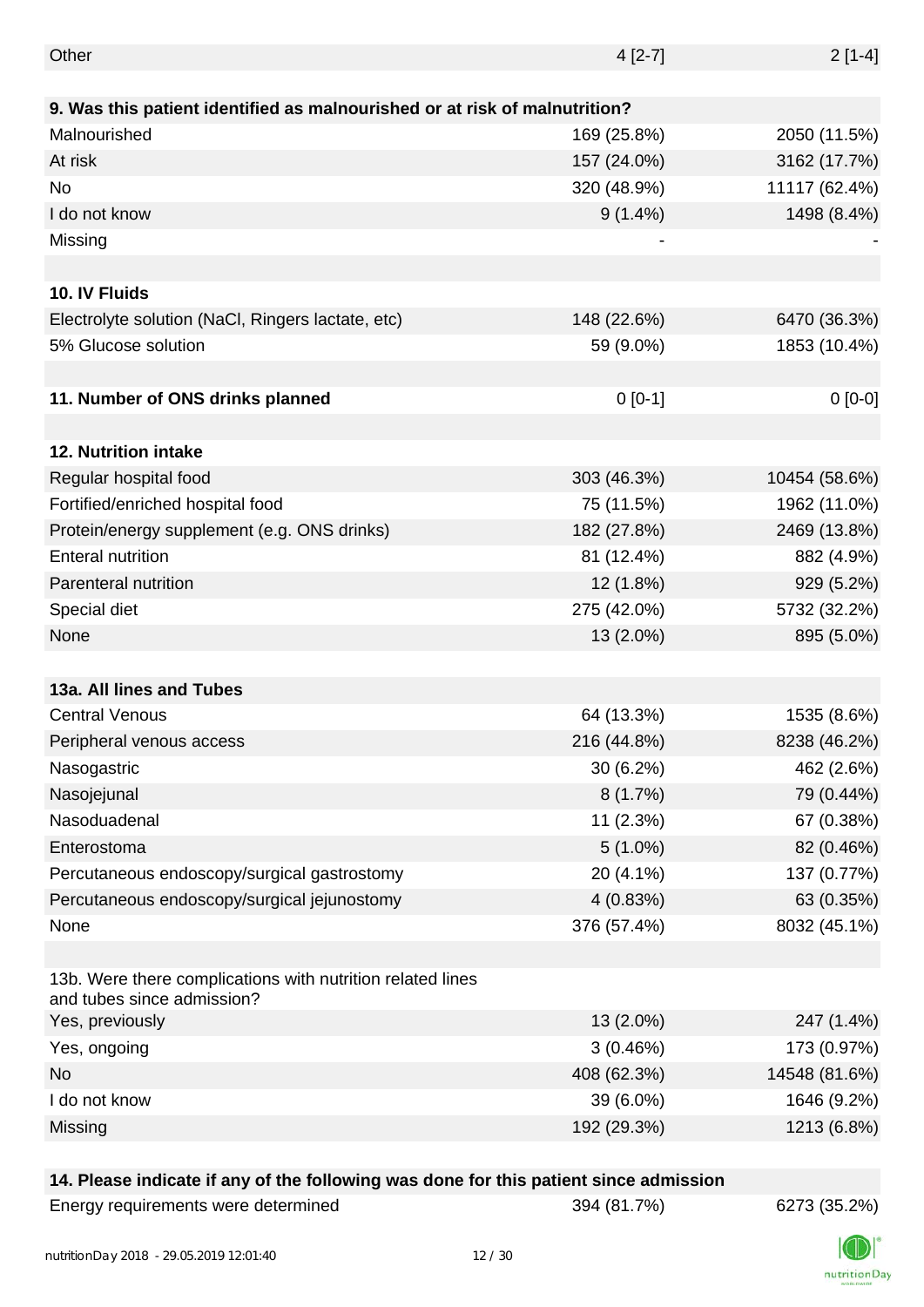| Protein requirements were determined                     | 391 (81.1%) | 5516 (30.9%)  |
|----------------------------------------------------------|-------------|---------------|
| Food/Nutrition intake was recorded in the patient record | 428 (88.8%) | 7653 (42.9%)  |
| Nutrition treatment plan was developed                   | 437 (90.7%) | 6036 (33.9%)  |
| Nutrition expert was consulted                           | 405 (84.0%) | 6237 (35.0%)  |
| Malnutrition status is recorded in the patient record    | 409 (84.9%) | 5297 (29.7%)  |
| None                                                     |             |               |
|                                                          |             |               |
| 15a. Energy goal                                         |             |               |
| $< 500$ kcal                                             | $7(1.1\%)$  | 749 (4.2%)    |
| 500-999 kcal                                             | $2(0.31\%)$ | 194 (1.1%)    |
| 1000-1499 kcal                                           | 53 (8.1%)   | 1695 (9.5%)   |
| 1500-1999 kcal                                           | 233 (35.6%) | 5578 (31.3%)  |
| >=2000 kcal                                              | 97 (14.8%)  | 1992 (11.2%)  |
| Not determined                                           | 84 (12.8%)  | 6066 (34.0%)  |
| I do not know                                            | 6(0.92%)    | 1515 (8.5%)   |
| Missing                                                  | 173 (26.4%) | 38 (0.21%)    |
|                                                          |             |               |
| 15b. Energy intake                                       |             |               |
| $< 500$ kcal                                             | 38 (5.8%)   | 1264 (7.1%)   |
| 500-999 kcal                                             | 34 (5.2%)   | 900 (5.0%)    |
| 1000-1499 kcal                                           | 73 (11.1%)  | 2387 (13.4%)  |
| 1500-1999 kcal                                           | 137 (20.9%) | 3954 (22.2%)  |
| >=2000 kcal                                              | 67 (10.2%)  | 1047 (5.9%)   |
| Not determined                                           | 109 (16.6%) | 6021 (33.8%)  |
| I do not know                                            | 24 (3.7%)   | 2199 (12.3%)  |
| Missing                                                  | 173 (26.4%) | 55 (0.31%)    |
|                                                          |             |               |
| 16. Since admission, this patient's health status has    |             |               |
| Improved                                                 | 138 (21.1%) | 8831 (49.5%)  |
| Deteriorated                                             | 38 (5.8%)   | 1039 (5.8%)   |
| Remained the same                                        | 112 (17.1%) | 4935 (27.7%)  |
| This patient has just been admitted                      | 27 (4.1%)   | 1248 (7.0%)   |
| I do not know                                            | 167 (25.5%) | 1774 (10.0%)  |
| Missing                                                  | 173 (26.4%) |               |
|                                                          |             |               |
| Length of hospital stay (days)                           | 14 [7-27]   | 12 [6-24]     |
|                                                          |             |               |
| <b>Outcome Code</b>                                      |             |               |
| 1= Still in the hospital                                 | 57 (8.7%)   | 1702 (9.5%)   |
| 2= Transferred to another hospital                       | $4(0.61\%)$ | 419 (2.4%)    |
| 3= Transferred to long term care                         | 5(0.76%)    | 780 (4.4%)    |
| 4= Rehabilitation                                        |             | 785 (4.4%)    |
| 5= Discharged home                                       | 461 (70.4%) | 13163 (73.8%) |
| 6= Death                                                 | 60 (9.2%)   | 535 (3.0%)    |

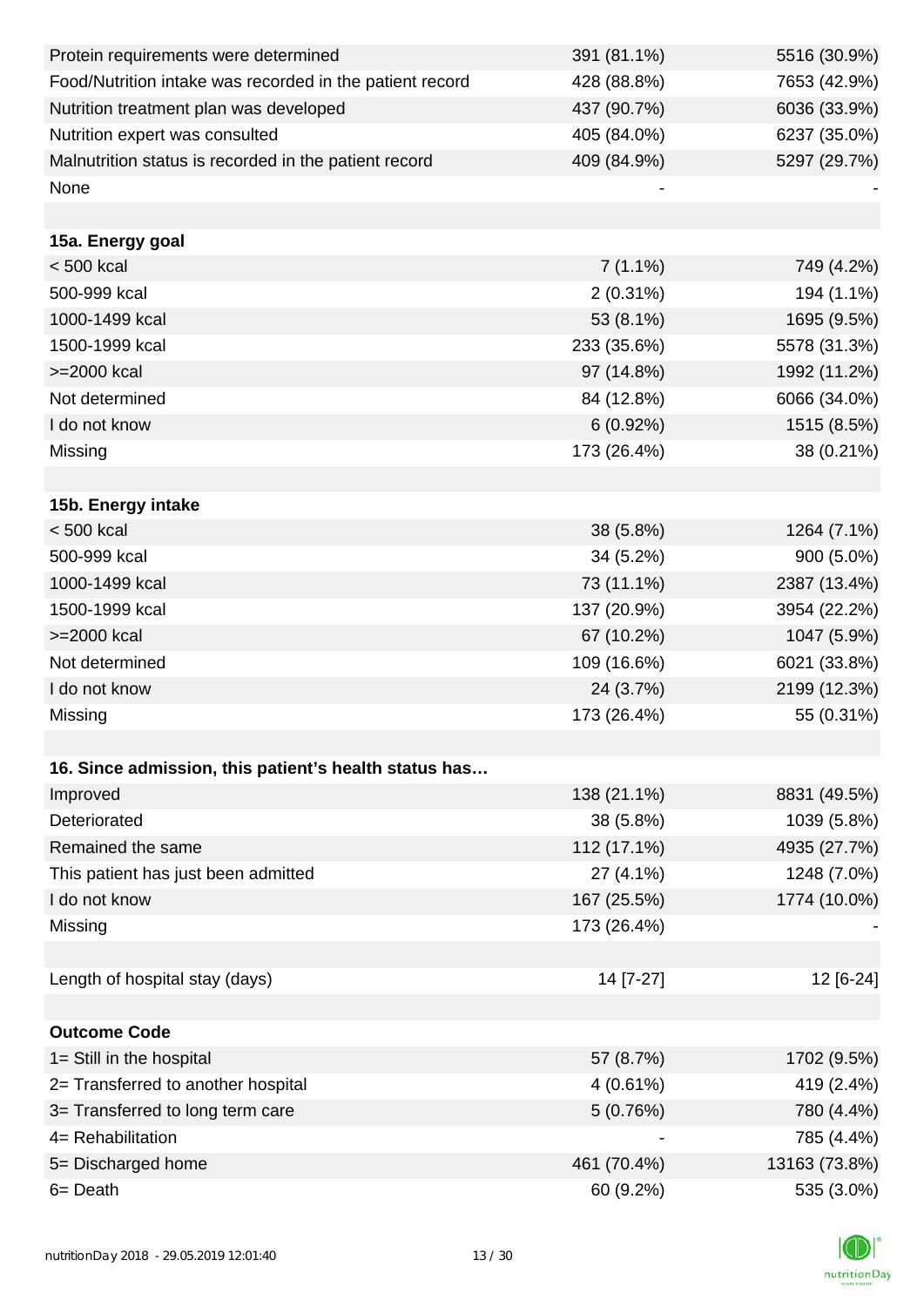| $7 = Others$                         | 1(0.15%)                 | 310 (1.7%)    |
|--------------------------------------|--------------------------|---------------|
| Missing                              | 67 (10.2%)               | 133 (0.75%)   |
|                                      |                          |               |
| Readmitted since ND                  |                          |               |
| $1 = No$                             | 353 (66.6%)              | 11846 (75.5%) |
| 2= Yes, same hospital planned        | 21 (4.0%)                | 1043 (6.7%)   |
| 3= Yes, same hospital unplanned      | 65 (12.3%)               | 889 (5.7%)    |
| 4= Yes, different hospital planned   |                          | 68 (0.43%)    |
| 5= Yes, different hospital unplanned | $\overline{\phantom{0}}$ | 68 (0.43%)    |
| 6= Unknown                           | 1(0.19%)                 | 646 (4.1%)    |
| Missing                              | 90 (17.0%)               | 1059 (6.8%)   |

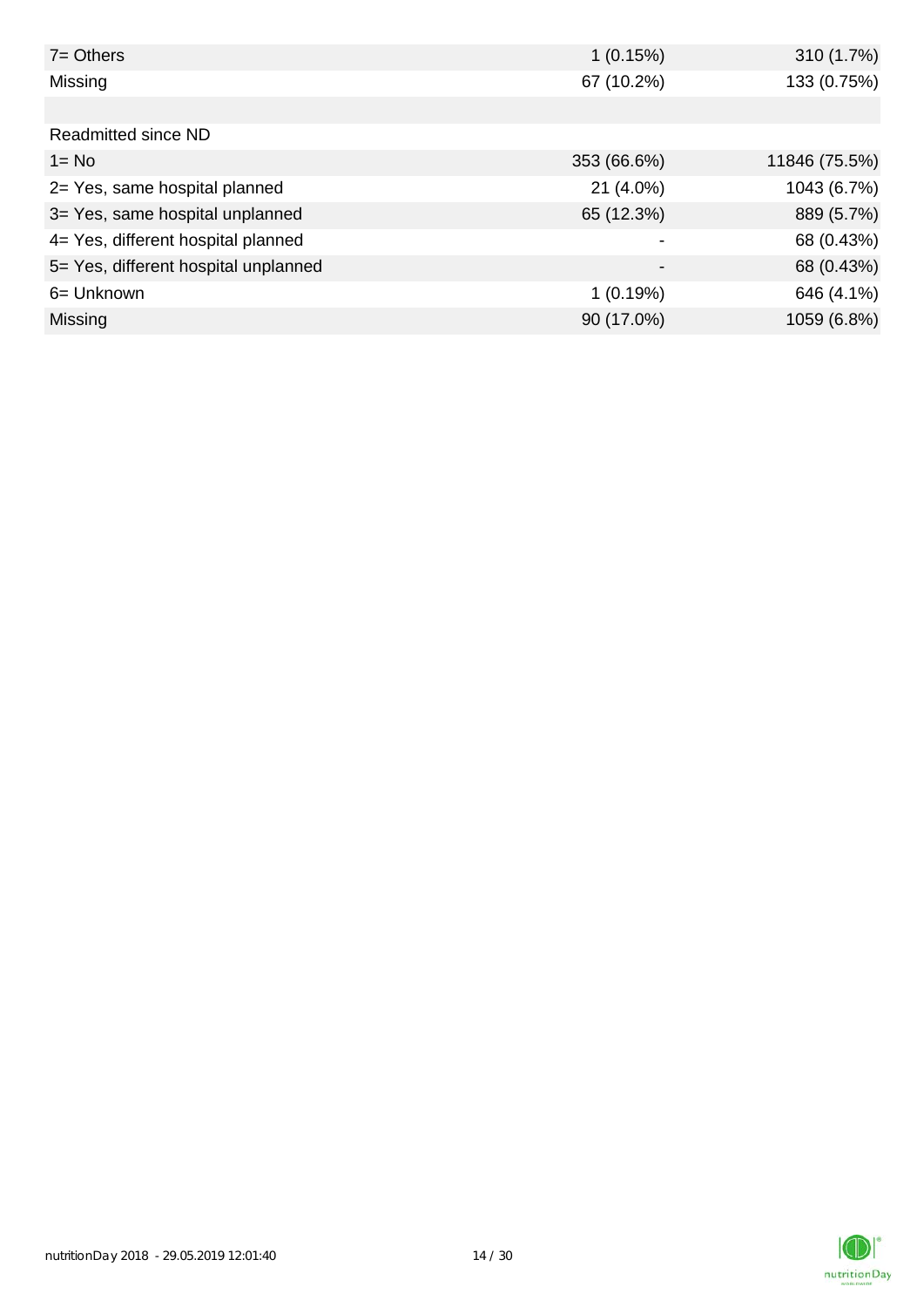|                                                                                      | <b>YOUR RESULTS</b> | <b>REFERENCE RESULTS</b> |
|--------------------------------------------------------------------------------------|---------------------|--------------------------|
|                                                                                      |                     |                          |
| 1. What are your typical dietary habits?                                             |                     |                          |
| No special dietary habits                                                            | 291 (46.8%)         | 12235 (71.0%)            |
| I am vegetarian                                                                      | $5(0.80\%)$         | 370 (2.1%)               |
| I adhee to a vegan diet                                                              |                     | 132 (0.77%)              |
| I eat gluten-free diet                                                               | $5(0.80\%)$         | 156 (0.91%)              |
| I avoid added sugars                                                                 | 84 (13.5%)          | 2604 (15.1%)             |
| I avoid carbohydrates                                                                | 18 (2.9%)           | 1038 (6.0%)              |
| I eat a low fat-diet                                                                 | 55 (8.8%)           | 1930 (11.2%)             |
| I am lactose intolerant                                                              | 17(2.7%)            | 572 (3.3%)               |
| Other special diet due to intolerances/allergies                                     | $8(1.3\%)$          | 323 (1.9%)               |
| Other                                                                                | 34 (5.5%)           | 1219 (7.1%)              |
| No answer given                                                                      | 179 (28.8%)         | 337 (2.0%)               |
| 2. Where did you live before your current hospital admission?                        |                     |                          |
| At home                                                                              | 363 (58.4%)         | 15276 (88.7%)            |
| In a nursing home or other live-in facility                                          | 3(0.48%)            | 609 (3.5%)               |
| I was transferred from another hospital                                              | 78 (12.5%)          | 883 (5.1%)               |
| Other                                                                                | 4(0.64%)            | 268 (1.6%)               |
| Missing                                                                              | 174 (28.0%)         | 185 (1.1%)               |
|                                                                                      |                     |                          |
| 3. In general, are you able to walk?                                                 |                     |                          |
| Yes                                                                                  | 273 (43.9%)         | 11104 (64.5%)            |
| Yes, with someone's help                                                             | 72 (11.6%)          | 1762 (10.2%)             |
| Yes, independently using a cane, walker, or crutches                                 | 35 (5.6%)           | 2412 (14.0%)             |
| No, I have a wheelchair                                                              | 20 (3.2%)           | 712 (4.1%)               |
| No, I am bedridden                                                                   | 41 (6.6%)           | 988 (5.7%)               |
| Missing                                                                              | 181 (29.1%)         | 243 (1.4%)               |
| 4. In general, how would you say your health is?                                     |                     |                          |
| Very good                                                                            | 35 (5.6%)           | 1252 (7.3%)              |
| Good                                                                                 | 146 (23.5%)         | 6191 (36.0%)             |
| Fair                                                                                 | 147 (23.6%)         | 6489 (37.7%)             |
| Poor                                                                                 | 81 (13.0%)          | 2490 (14.5%)             |
| Very poor                                                                            | 38 (6.1%)           | 558 (3.2%)               |
| Missing                                                                              | 175 (28.1%)         | 241 (1.4%)               |
|                                                                                      |                     |                          |
| 5. Over the last 12 months prior to your current hospital admission approximately    |                     |                          |
| how many times have you seen a doctor?                                               | $6[3-12]$           | $5[2-10]$                |
| how many times have you been admitted to the<br>hospital (Emergency room, any ward)? | $1[0-3]$            | $1[0-2]$                 |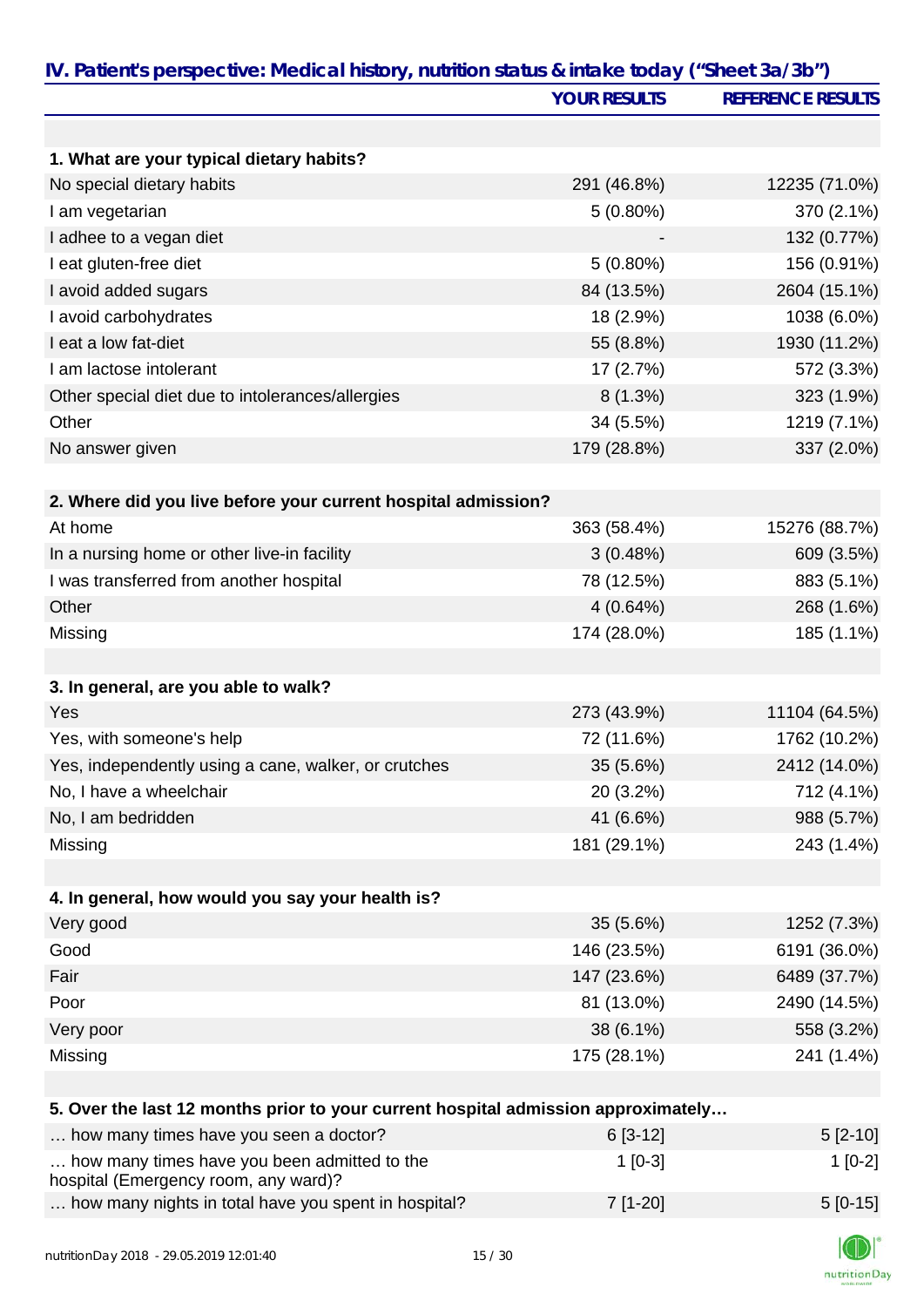| 6. How many different medications do you take routinely each day (prior to hospitalisation)? |                   |              |
|----------------------------------------------------------------------------------------------|-------------------|--------------|
| $1 - 2$                                                                                      | 86 (13.8%)        | 3323 (19.3%) |
| $3 - 5$                                                                                      | 130 (20.9%)       | 4698 (27.3%) |
| More than 5                                                                                  | 149 (24.0%)       | 5507 (32.0%) |
| None                                                                                         | 47 (7.6%)         | 2633 (15.3%) |
| I do not know                                                                                | 34 (5.5%)         | 778 (4.5%)   |
| Missing                                                                                      | 176 (28.3%)       | 282 (1.6%)   |
|                                                                                              |                   |              |
| 7. Do you have health insurance?                                                             |                   |              |
| Yes, private insurance only                                                                  | 85 (13.7%)        | 2738 (15.9%) |
| Yes, public insurance only                                                                   | 216 (34.7%)       | 8466 (49.2%) |
| Yes, both                                                                                    | 10 (1.6%)         | 2117 (12.3%) |
| None                                                                                         | 123 (19.8%)       | 2268 (13.2%) |
| I prefer not to answer                                                                       | $7(1.1\%)$        | 1018 (5.9%)  |
| Missing                                                                                      | 181 (29.1%)       | 614 (3.6%)   |
|                                                                                              |                   |              |
| 8. What was your weight 5 years ago?                                                         | 73 [61-85]        | 72 [60-85]   |
| I do not know                                                                                | 79 (12.7%)        | 4280 (24.9%) |
|                                                                                              |                   |              |
| 9a. Have you lost weight within the last 3 months?                                           |                   |              |
| Yes, intentionally                                                                           | 46 (7.4%)         | 1639 (9.5%)  |
| Yes, unintentionally                                                                         | 351 (56.4%)       | 6488 (37.7%) |
| No, my weight stayed the same                                                                | 125 (20.1%)       | 5108 (29.7%) |
| No, I gained weight                                                                          | 58 (9.3%)         | 1894 (11.0%) |
| I do not know                                                                                | 30 (4.8%)         | 1680 (9.8%)  |
| Missing                                                                                      | 12 (1.9%)         | 412 (2.4%)   |
|                                                                                              |                   |              |
| 9b. If yes, how many kg did you lose?                                                        | $8[5-13]$         | $6[4-10]$    |
| I do not know                                                                                | 70 (17.6%)        | 1267 (15.6%) |
|                                                                                              |                   |              |
| 10. Did you know about your hospitalisation two days                                         | 171 (39.9%)       | 6721 (41.1%) |
| before admission? (Yes)                                                                      |                   |              |
| 11. Please indicate if you                                                                   |                   |              |
| were weighed at admission                                                                    | 313 (70.2%)       | 9728 (57.2%) |
| were informed about your nutrition status                                                    | 304 (68.5%)       | 5774 (34.3%) |
| were informed about nutrition care options                                                   | 318 (72.3%)       | 5459 (32.5%) |
| received special nutrition care                                                              | 308 (69.5%)       | 5054 (30.1%) |
|                                                                                              |                   |              |
| 12. How well have you eaten in the week before you were admitted to the hospital?            |                   |              |
| More than normal                                                                             | 21 (3.3%)         | 762 (4.5%)   |
| <b>Normal</b>                                                                                | $24C$ (EQ $20(1)$ | 10110(6110)  |

| MULE MIDITION        | Z I (3.370) | 702 (4.970)   |
|----------------------|-------------|---------------|
| Normal               | 316 (50.2%) | 10449 (61.1%) |
| About 3/4 of normal  | 47 (7.5%)   | 1762 (10.3%)  |
| About half of normal | 80 (12.7%)  | 2122 (12.4%)  |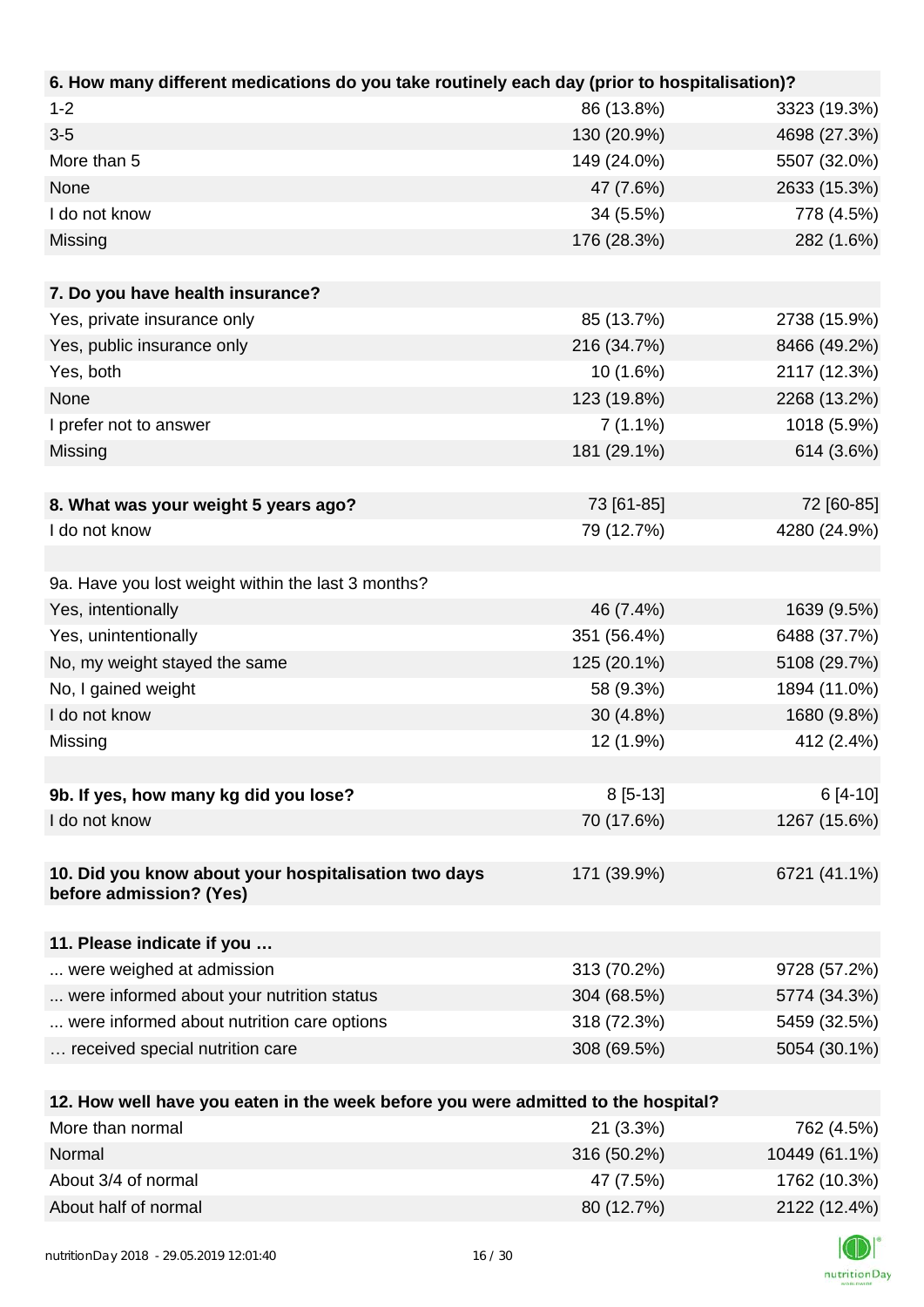| About a quarter to nearly nothing                                              | 130 (20.7%)               | 1571 (9.2%)                |
|--------------------------------------------------------------------------------|---------------------------|----------------------------|
| I do not know                                                                  | 10 (1.6%)                 | 153 (0.89%)                |
| Missing                                                                        | 25 (4.0%)                 | 286 (1.7%)                 |
|                                                                                |                           |                            |
| 13. In general, how satisfied are you with the food at the hospital?           |                           |                            |
| Very satisfied                                                                 | 154 (24.5%)               | 4212 (24.6%)               |
| Somewhat satisfied                                                             | 112 (17.8%)               | 5626 (32.9%)               |
| <b>Neutral</b>                                                                 | 53 (8.4%)                 | 3361 (19.6%)               |
| <b>Dissatisfied</b>                                                            | 47 (7.5%)                 | 1441 (8.4%)                |
| Very dissatisfied                                                              | 14 (2.2%)                 | 491 (2.9%)                 |
| I do not know                                                                  | 33 (5.2%)                 | 1415 (8.3%)                |
| Missing                                                                        | 216 (34.3%)               | 559 (3.3%)                 |
|                                                                                |                           |                            |
| 14. Did you get any help with eating TODAY?                                    |                           |                            |
| Yes, from family or friends                                                    | 106 (16.9%)               | 1651 (9.7%)                |
| Yes, from hospital staff                                                       | 20 (3.2%)                 | 1185 (6.9%)                |
| <b>No</b>                                                                      | 283 (45.0%)               | 13278 (77.6%)              |
| I do not know                                                                  | 5(0.79%)                  | 218 (1.3%)                 |
| Missing                                                                        | 215 (34.2%)               | 773 (4.5%)                 |
|                                                                                |                           |                            |
| 15. Were you able to eat without interruption TODAY?<br>(Yes)                  | 305 (74.4%)               | 11891 (74.2%)              |
|                                                                                |                           |                            |
|                                                                                |                           |                            |
| 16a. Please indicate how much hospital food you ate for lunch or dinner TODAY: |                           |                            |
| About all                                                                      | 260 (41.3%)               | 7871 (46.0%)               |
| 1/2                                                                            | 137 (21.8%)               | 4261 (24.9%)               |
| 1/4                                                                            | 98 (15.6%)                | 2226 (13.0%)               |
| Nothing                                                                        | 89 (14.1%)                | 1992 (11.6%)               |
| Missing                                                                        | 45 (7.2%)                 | 755 (4.4%)                 |
|                                                                                |                           |                            |
| 16b. The portion size of the meal I ordered TODAY was                          |                           |                            |
| Standard                                                                       | 271 (43.1%)               | 11000 (64.3%)              |
| <b>Smaller</b>                                                                 | 42 (6.7%)                 | 1600 (9.4%)                |
| Larger                                                                         | 17(2.7%)                  | 763 (4.5%)                 |
| I do not know                                                                  | 27 (4.3%)                 | 1701 (9.9%)                |
| Missing                                                                        | 272 (43.2%)               | 2041 (11.9%)               |
|                                                                                |                           |                            |
| 17. If you did not eat everything of your meal, please tell us why:            |                           |                            |
| I did not like the type of food offered                                        | 36 (11.1%)                | 1293 (15.2%)               |
| I did not like the smell/taste of the food                                     | 35 (10.8%)                | 996 (11.7%)                |
| The food did not fit my cultural/religious preferences                         | 4(1.2%)                   | 90 (1.1%)                  |
| The food was too hot                                                           | $1(0.31\%)$               | 38 (0.45%)                 |
| The food was too cold                                                          | 2(0.62%)                  | 207 (2.4%)                 |
| Due to food allergy/intolerance<br>I was not hungry at that time               | $1(0.31\%)$<br>41 (12.7%) | 53 (0.63%)<br>1520 (17.9%) |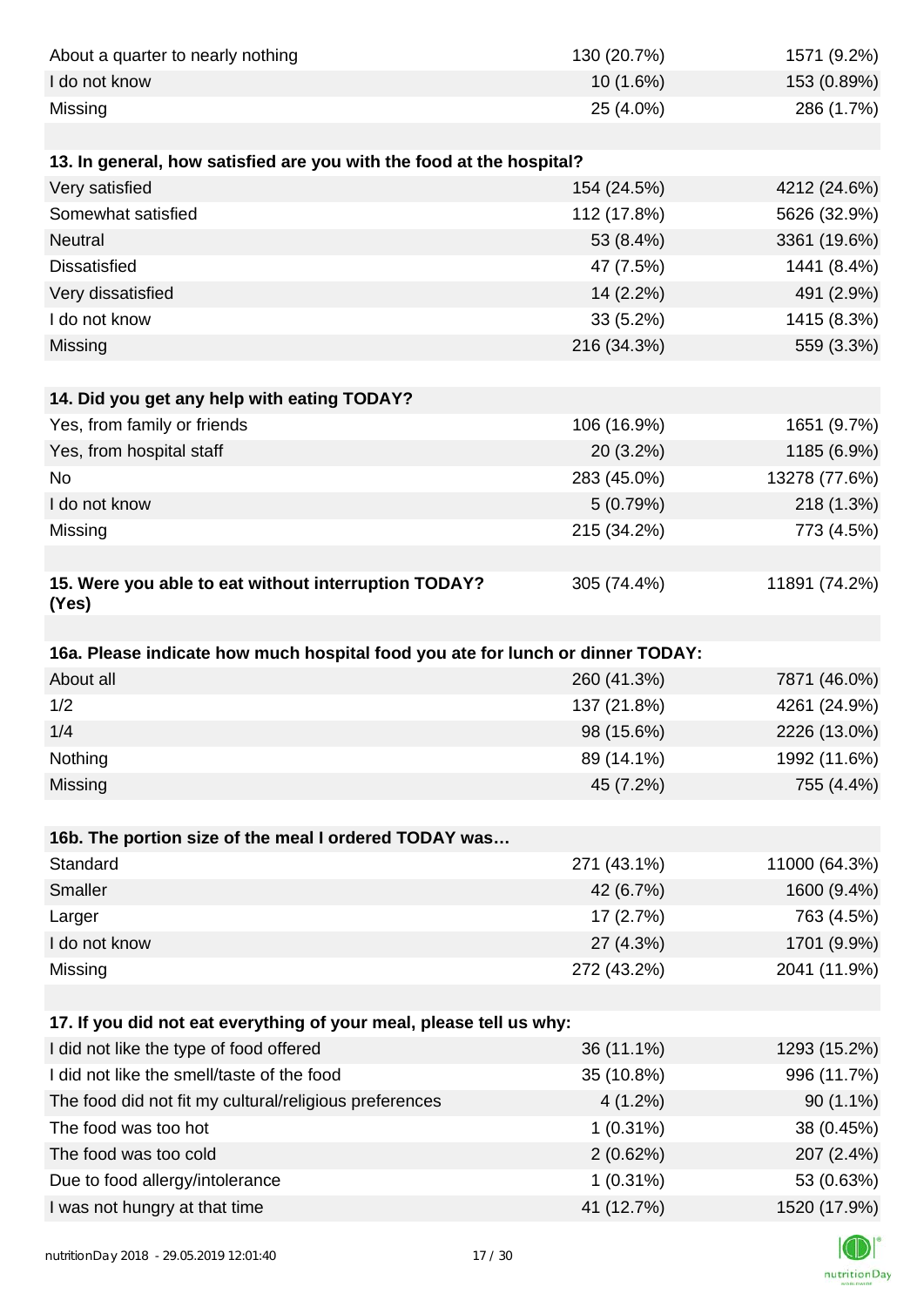| I do not have my usual appetite                                                      | 90 (27.8%)  | 2475 (29.2%) |
|--------------------------------------------------------------------------------------|-------------|--------------|
| I have problems chewing/swallowing                                                   | 32 (9.9%)   | 478 (5.6%)   |
| I normally eat less than what was served                                             | 28 (8.6%)   | 969 (11.4%)  |
| I had nausea/vomiting                                                                | 49 (15.1%)  | 637 (7.5%)   |
| I was too tired                                                                      | 25 (7.7%)   | 506 (6.0%)   |
| I cannot eat without help                                                            | 5(1.5%)     | 141 (1.7%)   |
| I was not allowed to eat                                                             | 8(2.5%)     | 869 (10.2%)  |
| I had an exam, surgery, or test and missed my meal                                   | 22 (6.8%)   | 469 (5.5%)   |
| I did not get requested food                                                         | 2(0.62%)    | 93 (1.1%)    |
| No answer given                                                                      | 93 (28.7%)  | 1161 (13.7%) |
|                                                                                      |             |              |
| 18. Enter the number of glasses/cups of the drinks you consumed in the last 24 hours |             |              |
| Water                                                                                | $1[1-3]$    | $3[2-5]$     |
| Tea                                                                                  | $1[1-1]$    | $1[1-3]$     |
| Coffee                                                                               | $1[1-1]$    | $1[1-2]$     |
| <b>Milk</b>                                                                          | $1[1-1]$    | $1[0-1]$     |
| Fruit juice                                                                          | $1[1-1]$    | $1[0-2]$     |
| Soft drinks                                                                          | $0[0-1]$    | $0[0-1]$     |
| Nutrition drink                                                                      | $1[0-1]$    | $0[0-1]$     |
| Other                                                                                | $0[0-1]$    | $0 [0-1]$    |
|                                                                                      |             |              |
| 19a. Did you eat any food apart from hospital food<br><b>TODAY?</b>                  | 90 (22.4%)  | 4518 (28.8%) |
| 19b. If yes, what did you eat?                                                       |             |              |
| Sweet snacks                                                                         | 19 (21.1%)  | 1302 (28.8%) |
| Salty snacks                                                                         | 15 (16.7%)  | 512 (11.3%)  |
| Homemade food                                                                        | 11 (12.2%)  | 703 (15.6%)  |
| <b>Fruits</b>                                                                        | 28 (31.1%)  | 1730 (38.3%) |
| Dairy products                                                                       | 7(7.8%)     | 471 (10.4%)  |
| Food delivered/restaurant                                                            | 5(5.6%)     | 191 (4.2%)   |
| Sandwich                                                                             | 11 (12.2%)  | 282 (6.2%)   |
| Other                                                                                | 21 (23.3%)  | 724 (16.0%)  |
|                                                                                      |             |              |
| 20. How has your food intake changed since your hospital admission?                  |             |              |
| Increased                                                                            | 103 (16.4%) | 2508 (14.7%) |
| Decreased                                                                            | 161 (25.6%) | 5344 (31.2%) |
| Stayed the same                                                                      | 146 (23.2%) | 7154 (41.8%) |
| I do not know                                                                        | 12 (1.9%)   | 1188 (6.9%)  |
| Missing                                                                              | 207 (32.9%) | 911 (5.3%)   |
|                                                                                      |             |              |
| 21. TODAY I feel                                                                     |             |              |
| Stronger than at admission                                                           | 317 (50.4%) | 7275 (42.5%) |
| Weaker than at admission                                                             | 151 (24.0%) | 3158 (18.5%) |
| Same as at admission                                                                 | 116 (18.4%) | 4825 (28.2%) |
|                                                                                      |             |              |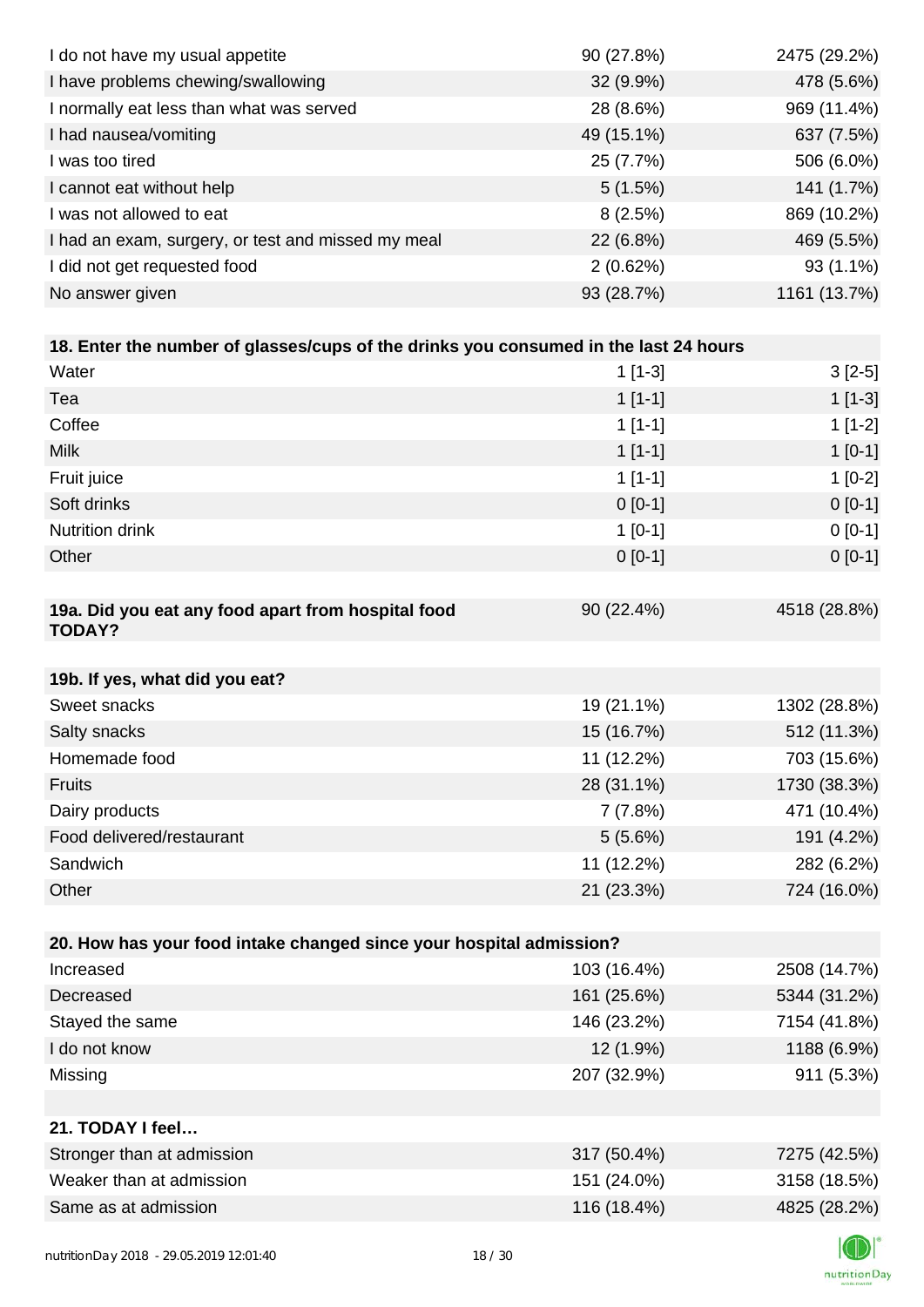| I was admitted today                                 | $9(1.4\%)$  | 465 (2.7%)    |
|------------------------------------------------------|-------------|---------------|
| I do not know                                        | 21(3.3%)    | 926 (5.4%)    |
| Missing                                              | 15(2.4%)    | 456 (2.7%)    |
|                                                      |             |               |
| 22. Can you walk without assistance TODAY?           |             |               |
| Yes                                                  | 345 (54.8%) | 10229 (59.8%) |
| No, only with assistance                             | 167 (26.6%) | 4164 (24.3%)  |
| No, I stay in bed                                    | 103 (16.4%) | 1821 (10.6%)  |
| Missing                                              | 14 (2.2%)   | 891 (5.2%)    |
|                                                      |             |               |
| 23. Did anyone help you complete this questionnaire? | 324 (72.8%) | 10837 (65.0%) |

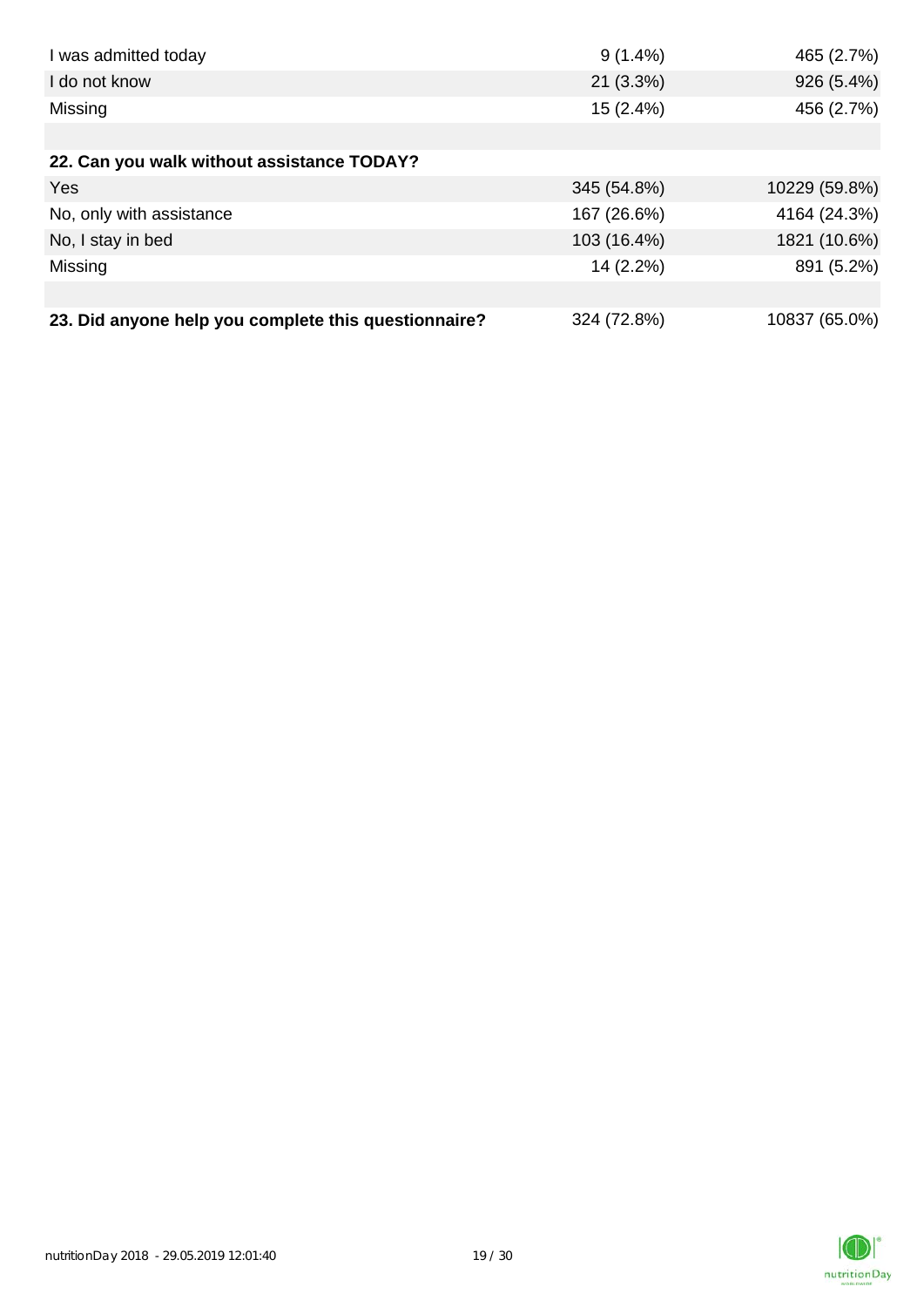| <b>REFERENCE RESULTS</b><br><b>YOUR RESULTS</b><br>Number of units with cancer patients:<br>9<br>255<br>Computerized system in hospital:<br>9 units (100%) YES<br>243 units (95%) YES<br>Nutritional treatment of cancer patients is part of overall<br>7 units (78%) YES<br>225 units (88%) YES<br>care plan<br>Nutritional treatment is considered<br>8 (88,9%)<br>153 (60,0%)<br>Routinely<br>When patient asks<br>4(44,4%<br>62 (24,3%)<br>When body weight loss > 10%<br>5(55,6%)<br>72 (28,2%)<br>During palliative phase<br>62 (24,3%)<br>5(55,6%)<br>14 (5,49%)<br>Other<br>$1(11,1\%)$<br>26 (10,2%)<br>Missing<br>Nutritional treatment is not part of the comprehensive approach due to<br>Lack of evidence<br>10 (3,92%)<br>-<br>No knowledge of the field<br>9(3,53%)<br>No reimbursement<br>8(3,14%)<br>It feeds the tumour<br>2(0,78%)<br>9(3,53%)<br>Other<br>Nutritional therapy used for cancer patients<br>Nutrition according to nutrition plan<br>166 (65,1%)<br>7(77,8%)<br>181 (71,0%)<br>Calculation of energy needs<br>7 (77,8%)<br>Monitoring patients intake and use of oral supplements<br>8 (88,9%)<br>219 (85,9%)<br>None<br>7(2,75%)<br>Other<br>3(33,3%)<br>12 (4,71%)<br>$1(11,1\%)$<br>Missing<br>5(1,96%)<br>Nutritional therapy is not used due to<br>Lack of evidence<br>3(1,18%)<br>Lack of experience<br>7(2,75%)<br>No reimbursement<br>3(1,18%)<br>Lack of dietitians<br>12 (4,71%)<br>$\overline{a}$<br>3(1,18%)<br>Lack of other experts<br>Other<br>5(1,96%)<br>- | V. Oncology: Unit organisation and structures ("Sheet 1 onco") |  |  |
|---------------------------------------------------------------------------------------------------------------------------------------------------------------------------------------------------------------------------------------------------------------------------------------------------------------------------------------------------------------------------------------------------------------------------------------------------------------------------------------------------------------------------------------------------------------------------------------------------------------------------------------------------------------------------------------------------------------------------------------------------------------------------------------------------------------------------------------------------------------------------------------------------------------------------------------------------------------------------------------------------------------------------------------------------------------------------------------------------------------------------------------------------------------------------------------------------------------------------------------------------------------------------------------------------------------------------------------------------------------------------------------------------------------------------------------------------------------------------------------------------------------|----------------------------------------------------------------|--|--|
|                                                                                                                                                                                                                                                                                                                                                                                                                                                                                                                                                                                                                                                                                                                                                                                                                                                                                                                                                                                                                                                                                                                                                                                                                                                                                                                                                                                                                                                                                                               |                                                                |  |  |
|                                                                                                                                                                                                                                                                                                                                                                                                                                                                                                                                                                                                                                                                                                                                                                                                                                                                                                                                                                                                                                                                                                                                                                                                                                                                                                                                                                                                                                                                                                               |                                                                |  |  |
|                                                                                                                                                                                                                                                                                                                                                                                                                                                                                                                                                                                                                                                                                                                                                                                                                                                                                                                                                                                                                                                                                                                                                                                                                                                                                                                                                                                                                                                                                                               |                                                                |  |  |
|                                                                                                                                                                                                                                                                                                                                                                                                                                                                                                                                                                                                                                                                                                                                                                                                                                                                                                                                                                                                                                                                                                                                                                                                                                                                                                                                                                                                                                                                                                               |                                                                |  |  |
|                                                                                                                                                                                                                                                                                                                                                                                                                                                                                                                                                                                                                                                                                                                                                                                                                                                                                                                                                                                                                                                                                                                                                                                                                                                                                                                                                                                                                                                                                                               |                                                                |  |  |
|                                                                                                                                                                                                                                                                                                                                                                                                                                                                                                                                                                                                                                                                                                                                                                                                                                                                                                                                                                                                                                                                                                                                                                                                                                                                                                                                                                                                                                                                                                               |                                                                |  |  |
|                                                                                                                                                                                                                                                                                                                                                                                                                                                                                                                                                                                                                                                                                                                                                                                                                                                                                                                                                                                                                                                                                                                                                                                                                                                                                                                                                                                                                                                                                                               |                                                                |  |  |
|                                                                                                                                                                                                                                                                                                                                                                                                                                                                                                                                                                                                                                                                                                                                                                                                                                                                                                                                                                                                                                                                                                                                                                                                                                                                                                                                                                                                                                                                                                               |                                                                |  |  |
|                                                                                                                                                                                                                                                                                                                                                                                                                                                                                                                                                                                                                                                                                                                                                                                                                                                                                                                                                                                                                                                                                                                                                                                                                                                                                                                                                                                                                                                                                                               |                                                                |  |  |
|                                                                                                                                                                                                                                                                                                                                                                                                                                                                                                                                                                                                                                                                                                                                                                                                                                                                                                                                                                                                                                                                                                                                                                                                                                                                                                                                                                                                                                                                                                               |                                                                |  |  |
|                                                                                                                                                                                                                                                                                                                                                                                                                                                                                                                                                                                                                                                                                                                                                                                                                                                                                                                                                                                                                                                                                                                                                                                                                                                                                                                                                                                                                                                                                                               |                                                                |  |  |
|                                                                                                                                                                                                                                                                                                                                                                                                                                                                                                                                                                                                                                                                                                                                                                                                                                                                                                                                                                                                                                                                                                                                                                                                                                                                                                                                                                                                                                                                                                               |                                                                |  |  |
|                                                                                                                                                                                                                                                                                                                                                                                                                                                                                                                                                                                                                                                                                                                                                                                                                                                                                                                                                                                                                                                                                                                                                                                                                                                                                                                                                                                                                                                                                                               |                                                                |  |  |
|                                                                                                                                                                                                                                                                                                                                                                                                                                                                                                                                                                                                                                                                                                                                                                                                                                                                                                                                                                                                                                                                                                                                                                                                                                                                                                                                                                                                                                                                                                               |                                                                |  |  |
|                                                                                                                                                                                                                                                                                                                                                                                                                                                                                                                                                                                                                                                                                                                                                                                                                                                                                                                                                                                                                                                                                                                                                                                                                                                                                                                                                                                                                                                                                                               |                                                                |  |  |
|                                                                                                                                                                                                                                                                                                                                                                                                                                                                                                                                                                                                                                                                                                                                                                                                                                                                                                                                                                                                                                                                                                                                                                                                                                                                                                                                                                                                                                                                                                               |                                                                |  |  |
|                                                                                                                                                                                                                                                                                                                                                                                                                                                                                                                                                                                                                                                                                                                                                                                                                                                                                                                                                                                                                                                                                                                                                                                                                                                                                                                                                                                                                                                                                                               |                                                                |  |  |
|                                                                                                                                                                                                                                                                                                                                                                                                                                                                                                                                                                                                                                                                                                                                                                                                                                                                                                                                                                                                                                                                                                                                                                                                                                                                                                                                                                                                                                                                                                               |                                                                |  |  |
|                                                                                                                                                                                                                                                                                                                                                                                                                                                                                                                                                                                                                                                                                                                                                                                                                                                                                                                                                                                                                                                                                                                                                                                                                                                                                                                                                                                                                                                                                                               |                                                                |  |  |
|                                                                                                                                                                                                                                                                                                                                                                                                                                                                                                                                                                                                                                                                                                                                                                                                                                                                                                                                                                                                                                                                                                                                                                                                                                                                                                                                                                                                                                                                                                               |                                                                |  |  |
|                                                                                                                                                                                                                                                                                                                                                                                                                                                                                                                                                                                                                                                                                                                                                                                                                                                                                                                                                                                                                                                                                                                                                                                                                                                                                                                                                                                                                                                                                                               |                                                                |  |  |
|                                                                                                                                                                                                                                                                                                                                                                                                                                                                                                                                                                                                                                                                                                                                                                                                                                                                                                                                                                                                                                                                                                                                                                                                                                                                                                                                                                                                                                                                                                               |                                                                |  |  |
|                                                                                                                                                                                                                                                                                                                                                                                                                                                                                                                                                                                                                                                                                                                                                                                                                                                                                                                                                                                                                                                                                                                                                                                                                                                                                                                                                                                                                                                                                                               |                                                                |  |  |
|                                                                                                                                                                                                                                                                                                                                                                                                                                                                                                                                                                                                                                                                                                                                                                                                                                                                                                                                                                                                                                                                                                                                                                                                                                                                                                                                                                                                                                                                                                               |                                                                |  |  |
|                                                                                                                                                                                                                                                                                                                                                                                                                                                                                                                                                                                                                                                                                                                                                                                                                                                                                                                                                                                                                                                                                                                                                                                                                                                                                                                                                                                                                                                                                                               |                                                                |  |  |
|                                                                                                                                                                                                                                                                                                                                                                                                                                                                                                                                                                                                                                                                                                                                                                                                                                                                                                                                                                                                                                                                                                                                                                                                                                                                                                                                                                                                                                                                                                               |                                                                |  |  |
|                                                                                                                                                                                                                                                                                                                                                                                                                                                                                                                                                                                                                                                                                                                                                                                                                                                                                                                                                                                                                                                                                                                                                                                                                                                                                                                                                                                                                                                                                                               |                                                                |  |  |
|                                                                                                                                                                                                                                                                                                                                                                                                                                                                                                                                                                                                                                                                                                                                                                                                                                                                                                                                                                                                                                                                                                                                                                                                                                                                                                                                                                                                                                                                                                               |                                                                |  |  |
|                                                                                                                                                                                                                                                                                                                                                                                                                                                                                                                                                                                                                                                                                                                                                                                                                                                                                                                                                                                                                                                                                                                                                                                                                                                                                                                                                                                                                                                                                                               |                                                                |  |  |
|                                                                                                                                                                                                                                                                                                                                                                                                                                                                                                                                                                                                                                                                                                                                                                                                                                                                                                                                                                                                                                                                                                                                                                                                                                                                                                                                                                                                                                                                                                               |                                                                |  |  |
|                                                                                                                                                                                                                                                                                                                                                                                                                                                                                                                                                                                                                                                                                                                                                                                                                                                                                                                                                                                                                                                                                                                                                                                                                                                                                                                                                                                                                                                                                                               |                                                                |  |  |
|                                                                                                                                                                                                                                                                                                                                                                                                                                                                                                                                                                                                                                                                                                                                                                                                                                                                                                                                                                                                                                                                                                                                                                                                                                                                                                                                                                                                                                                                                                               |                                                                |  |  |
| 1(0,39%)<br>Missing<br>-                                                                                                                                                                                                                                                                                                                                                                                                                                                                                                                                                                                                                                                                                                                                                                                                                                                                                                                                                                                                                                                                                                                                                                                                                                                                                                                                                                                                                                                                                      |                                                                |  |  |

#### **Assessment of parameters in cancer patients & methods used:**

### **Anthropometry/Body composition:**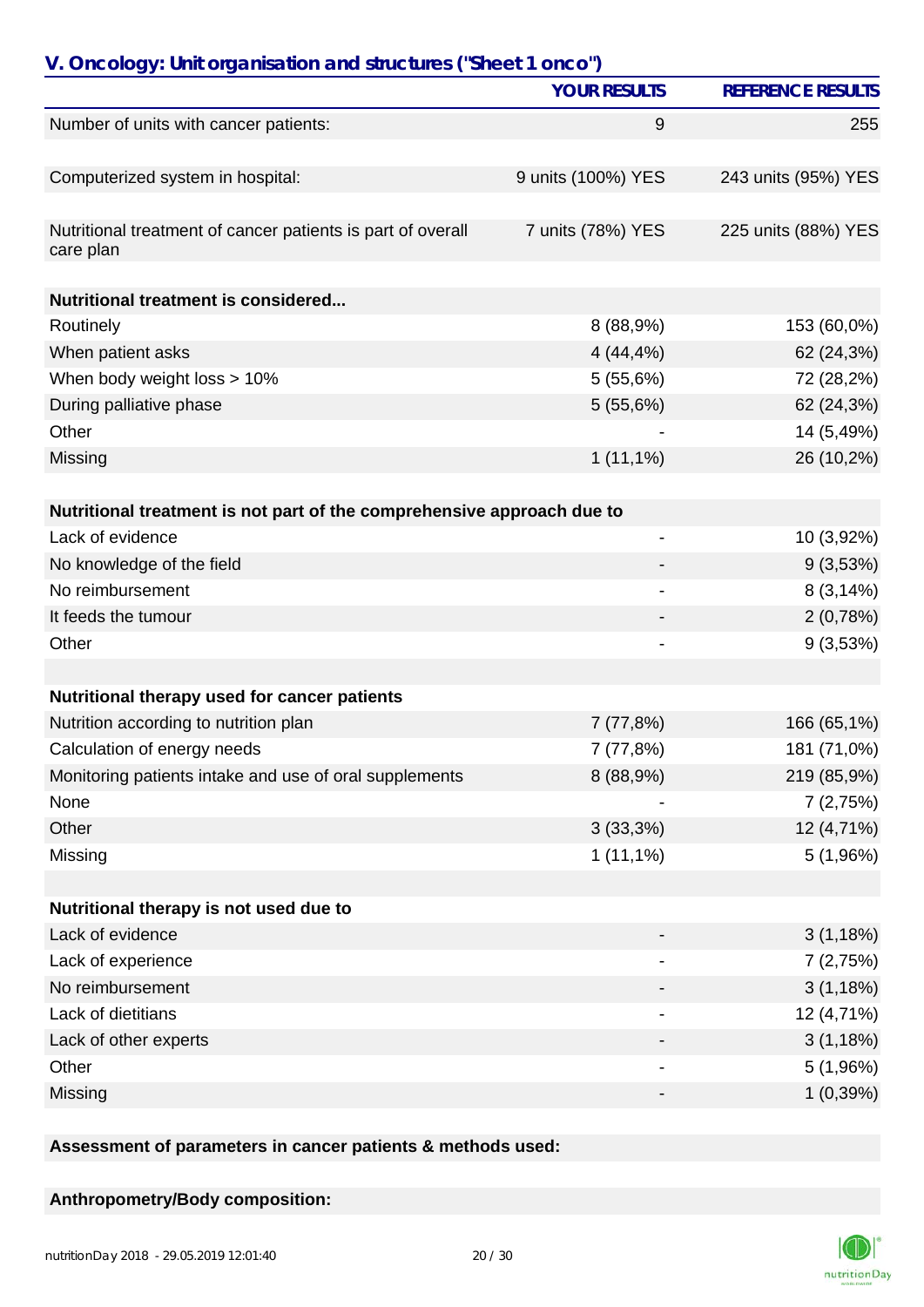| <b>Body weight</b>              |                          |             |
|---------------------------------|--------------------------|-------------|
| Regularly                       | 7(77,8%)                 | 175 (68,6%) |
| At chemotherapy                 |                          | 34 (13,3%)  |
| When necessary                  | $1(11,1\%)$              | 36 (14,1%)  |
| Never                           |                          | 4 (1,57%)   |
| Unknown                         |                          | 3(1,18%)    |
| Missing                         | $1(11,1\%)$              | 3(1,18%)    |
|                                 |                          |             |
| Anthropometrics (circumference) |                          |             |
| Regularly                       | 2(22,2%)                 | 33 (12,9%)  |
| At chemotherapy                 |                          | 6(2,35%)    |
| When necessary                  | 4(44,4%)                 | 95 (37,3%)  |
| Never                           |                          | 106 (41,6%) |
| Unknown                         | $\overline{\phantom{a}}$ | 5 (1,96%)   |
| Missing                         | 3(33,3%)                 | 10 (3,92%)  |
|                                 |                          |             |
| <b>BIA</b>                      |                          |             |
| Regularly                       | $1(11,1\%)$              | 8(3,14%)    |
| At chemotherapy                 |                          | 3(1,18%)    |
| When necessary                  | 3(33,3%)                 | 68 (26,7%)  |
| Never                           | 2(22,2%)                 | 156 (61,2%) |
| Unknown                         |                          | 9(3,53%)    |
| Missing                         | 3(33,3%)                 | 11 (4,31%)  |
|                                 |                          |             |
| <b>CT SCAN</b>                  |                          |             |
| Regularly                       |                          | 12 (4,71%)  |
| At chemotherapy                 |                          | 2(0,78%)    |
| When necessary                  |                          | 71 (27,8%)  |
| Never                           | 6(66,7%)                 | 149 (58,4%) |
| Unknown                         |                          | 11 (4,31%)  |
| Missing                         | 3(33,3%)                 | 10 (3,92%)  |
|                                 |                          |             |
| <b>DEXA</b>                     |                          |             |
| Regularly                       |                          | 3(1,18%)    |
| At chemotherapy                 |                          | 2(0,78%)    |
| When necessary                  | $\overline{\phantom{a}}$ | 44 (17,3%)  |
| Never                           | 6(66,7%)                 | 175 (68,6%) |
| Unknown                         |                          | 17 (6,67%)  |
| Missing                         | 3(33,3%)                 | 14 (5,49%)  |
|                                 |                          |             |
| Other (body composition)        |                          |             |
| Regularly                       |                          | 5(1,96%)    |
| At chemotherapy                 |                          | 1(0,39%)    |
| When necessary                  | 3(33,3%)                 | 34 (13,3%)  |
|                                 |                          |             |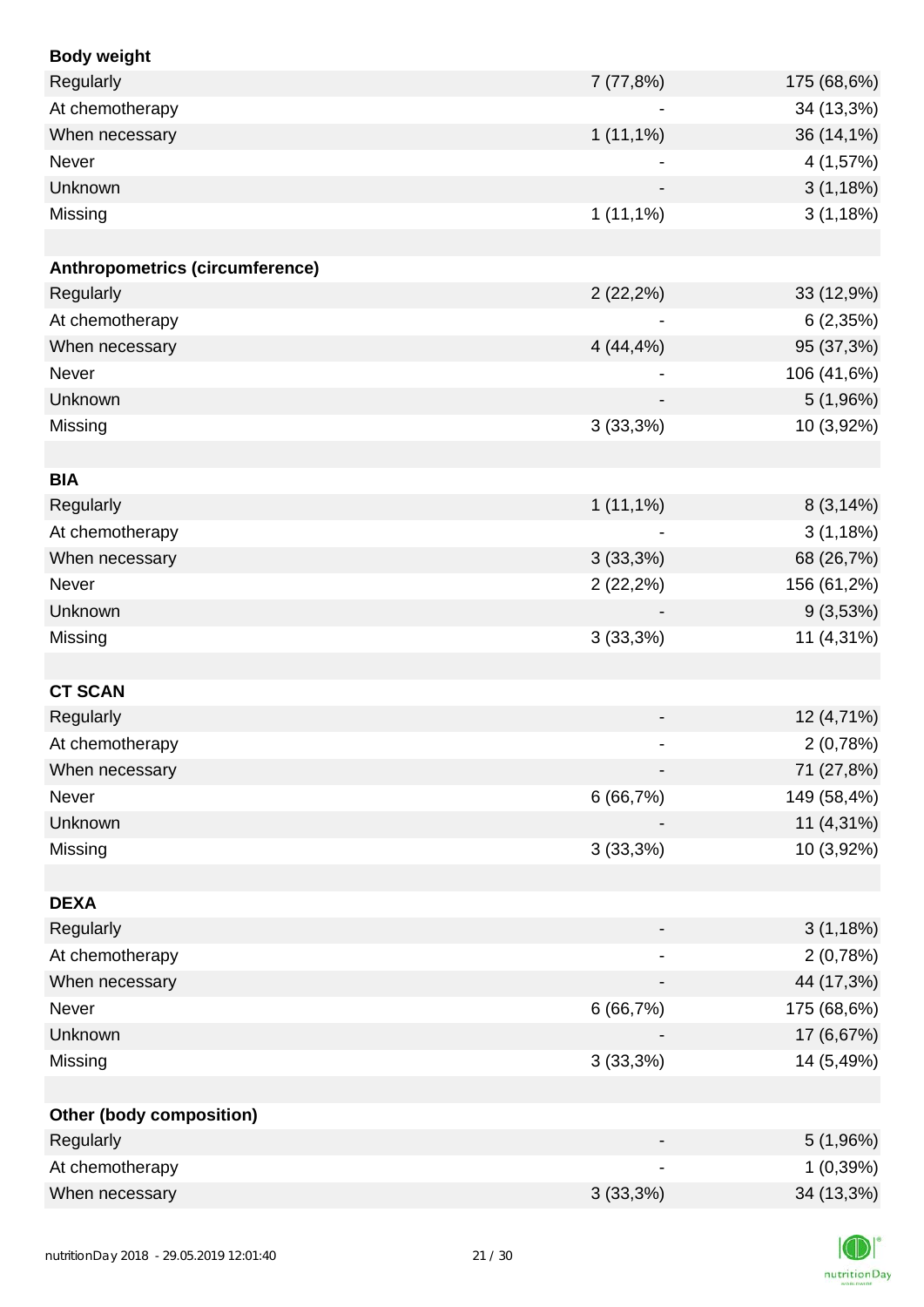| <b>Never</b>                         | 2(22,2%)                 | 84 (32,9%)  |
|--------------------------------------|--------------------------|-------------|
| Unknown                              |                          | 39 (15,3%)  |
| Missing                              | 4 (44,4%)                | 92 (36,1%)  |
|                                      |                          |             |
| <b>Body function:</b>                |                          |             |
| Handgrip                             |                          |             |
| Regularly                            | $1(11,1\%)$              | 12 (4,71%)  |
| At chemotherapy                      |                          | 6(2,35%)    |
| When necessary                       | 3(33,3%)                 | 77 (30,2%)  |
| <b>Never</b>                         | $2(22,2\%)$              | 136 (53,3%) |
| Unknown                              |                          | 10 (3,92%)  |
| Missing                              | 3(33,3%)                 | 14 (5,49%)  |
|                                      |                          |             |
| 6-minutes walking test               |                          |             |
| Regularly                            | $\overline{\phantom{a}}$ | 7(2,75%)    |
| At chemotherapy                      |                          | 4 (1,57%)   |
| When necessary                       |                          | 65 (25,5%)  |
| <b>Never</b>                         | 6(66,7%)                 | 149 (58,4%) |
| Unknown                              |                          | 12 (4,71%)  |
| Missing                              | 3(33,3%)                 | 18 (7,06%)  |
|                                      |                          |             |
| <b>Other (body function)</b>         |                          |             |
| Regularly                            | $\overline{\phantom{a}}$ | 11 (4,31%)  |
| At chemotherapy                      |                          | 1(0,39%)    |
| When necessary                       | 2(22,2%)                 | 44 (17,3%)  |
| Never                                | $2(22,2\%)$              | 99 (38,8%)  |
| Unknown                              |                          | 36 (14,1%)  |
| Missing                              | 5(55,6%)                 | 64 (25,1%)  |
|                                      |                          |             |
| Nutritional requirements, calculated |                          |             |
| Regularly                            | 8 (88,9%)                | 78 (30,6%)  |
| At chemotherapy                      |                          | 1(0,39%)    |
| When necessary                       |                          | 127 (49,8%) |
| Never                                |                          | 14 (5,49%)  |
| Unknown                              |                          | 3(1,18%)    |
| Missing                              | $1(11,1\%)$              | 32 (12,5%)  |
|                                      |                          |             |
| <b>Nutritional intake:</b>           |                          |             |
| <b>Every meal</b>                    |                          |             |
| Regularly                            | 2(22,2%)                 | 73 (28,6%)  |
| At chemotherapy                      |                          | 2(0,78%)    |
| When necessary                       | $4(44, 4\%)$             | 107 (42,0%) |
| Never                                | $\overline{\phantom{a}}$ | 26 (10,2%)  |
| Unknown                              |                          | 13 (5,10%)  |

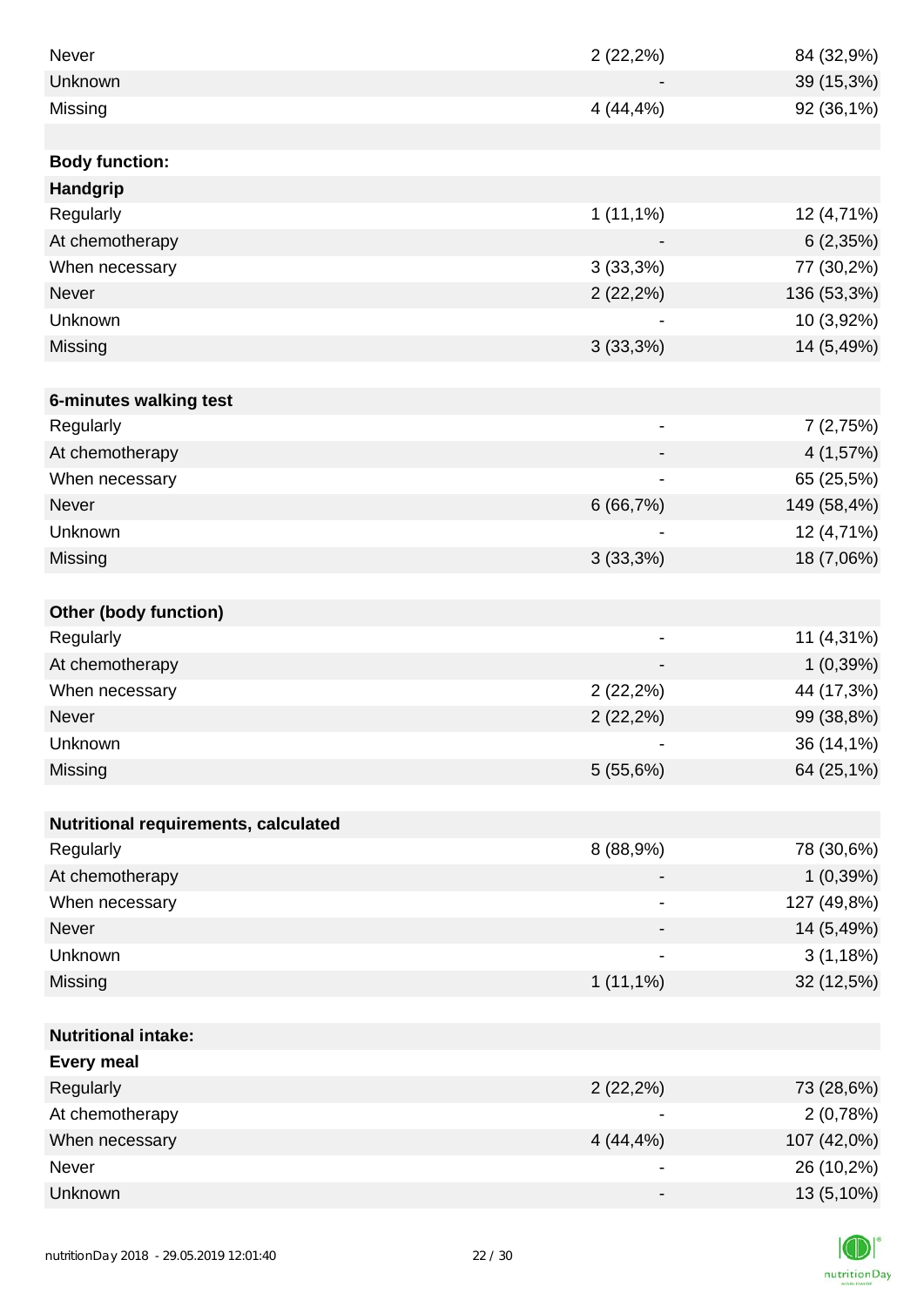| Missing                    | 3(33,3%)       | 34 (13,3%)  |
|----------------------------|----------------|-------------|
|                            |                |             |
| 1 meal per day             |                |             |
| Regularly                  | $2(22,2\%)$    | 20 (7,84%)  |
| At chemotherapy            |                | 2(0,78%)    |
| When necessary             | 3(33,3%)       | 82 (32,2%)  |
| Never                      |                | 49 (19,2%)  |
| Unknown                    |                | 17 (6,67%)  |
| Missing                    | 4 (44,4%)      | 85 (33,3%)  |
|                            |                |             |
| 2 meals per day            |                |             |
| Regularly                  | $2(22,2\%)$    | 20 (7,84%)  |
| At chemotherapy            |                |             |
| When necessary             | 3(33,3%)       | 80 (31,4%)  |
| <b>Never</b>               |                | 51 (20,0%)  |
| Unknown                    |                | 16 (6,27%)  |
| Missing                    | 4 (44,4%)      | 88 (34,5%)  |
|                            |                |             |
| 24h recall                 |                |             |
| Regularly                  | $2(22,2\%)$    | 53 (20,8%)  |
| At chemotherapy            |                | 6(2,35%)    |
| When necessary             | $1(11,1\%)$    | 89 (34,9%)  |
| Never                      | 3(33,3%)       | 34 (13,3%)  |
| Unknown                    |                | 14 (5,49%)  |
| Missing                    | 3(33,3%)       | 59 (23,1%)  |
|                            |                |             |
| Other (nutritional intake) |                |             |
| Regularly                  | $1(11,1\%)$    | 6(2,35%)    |
| At chemotherapy            |                | 1(0,39%)    |
| When necessary             | 3(33,3%)       | 38 (14,9%)  |
| Never                      | $\overline{a}$ | 49 (19,2%)  |
| Unknown                    |                | 37 (14,5%)  |
| Missing                    | 5(55,6%)       | 124 (48,6%) |
|                            |                |             |
| Questionnaire completed by |                |             |
| Dietitian                  | 8 (88,9%)      | 110 (43,1%) |
| <b>Nurse</b>               |                | 66 (25,9%)  |
| Physician                  | -              | 59 (23,1%)  |
| Nutritional scientist      | -              | 14 (5,49%)  |
| Other                      |                | 1(0,39%)    |
| Missing                    | $1(11,1\%)$    | 5(1,96%)    |

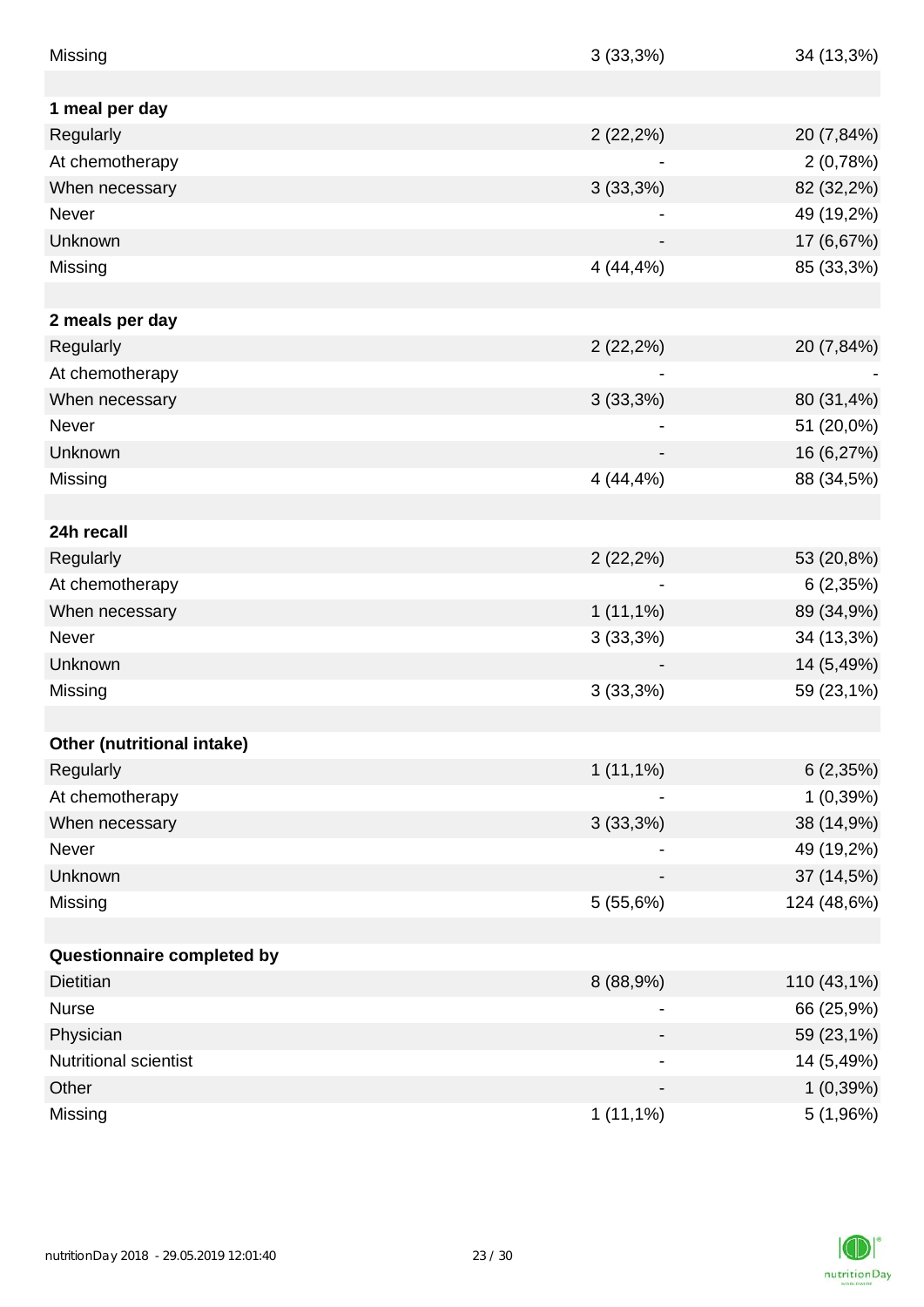|                                             | <b>YOUR RESULTS</b> | <b>REFERENCE RESULTS</b> |
|---------------------------------------------|---------------------|--------------------------|
| Number of patients completing Sheet 2_onco: | 266                 | 2506                     |
| Demographic data:                           |                     |                          |
| Age (years)                                 | 61 [20-94]          | 65 [18-96]               |
| Female gender                               | 127 (47,7%)         | 1093 (43,6%)             |
| Weight (kg)                                 | $65,6 \pm 15,8$     | $66,5 \pm 17,5$          |
| Height (cm)                                 | $163,2 \pm 9,8$     | $166,0 \pm 10,1$         |
| BMI (kg/m2)                                 | $24,5 \pm 5,2$      | $24,0 \pm 5,0$           |
|                                             |                     |                          |
| <b>Outpatient (o)/Ward (w)</b>              |                     |                          |
| Outpatient(o)                               | 2(0,75%)            | 142 (5,67%)              |
| Ward (w)                                    | 262 (98,5%)         | 2340 (93,4%)             |
| Missing                                     | 2(0,75%)            | 24 (0,96%)               |
| <b>Goal of Therapy</b>                      |                     |                          |
| Curative                                    | 193 (72,6%)         | 1449 (57,8%)             |
| Palliative                                  | 62 (23,3%)          | 849 (33,9%)              |
| Terminal                                    | 3(1,13%)            | 122 (4,87%)              |
| Missing                                     | $8(3,01\%)$         | 86 (3,43%)               |
|                                             |                     |                          |
| <b>Reason for admission</b>                 |                     |                          |
| Clinical diagnostics                        | 23 (8,65%)          | 295 (11,8%)              |
| Therapy                                     | 38 (14,3%)          | 1236 (49,3%)             |
| Surgery related                             | 57 (21,4%)          | 492 (19,6%)              |
| <b>Treatment complications</b>              | 136 (51,1%)         | 267 (10,7%)              |
| Poor health status                          | 19 (7,14%)          | 334 (13,3%)              |
| Independent care difficult                  |                     | 22 (0,88%)               |
| Missing                                     |                     |                          |
|                                             |                     |                          |
| <b>Present cancer diagnosis</b>             |                     |                          |
| <b>Breast</b>                               | 23 (8,65%)          | 162 (6,46%)              |
| Colon, rectum                               | 38 (14,3%)          | 417 (16,6%)              |
| Prostate                                    | 21 (7,89%)          | 65 (2,59%)               |
| Lung                                        | 21 (7,89%)          | 237 (9,46%)              |
| <b>Skin</b>                                 | $4(1,50\%)$         | 19 (0,76%)               |
| Kidney/bladder                              | 15 (5,64%)          | 94 (3,75%)               |
| Gastric/oesophageal                         | 19 (7,14%)          | 291 (11,6%)              |
| Pancreas                                    | 15 (5,64%)          | 123 (4,91%)              |
| Lymphoma                                    | 15 (5,64%)          | 246 (9,82%)              |
| Ears nose throat (ENT)                      | 14 (5,26%)          | 109 (4,35%)              |
| Leukaemia                                   | 21 (7,89%)          | 205 (8,18%)              |
| Genital tract                               | 4 (1,50%)           | 107 (4,27%)              |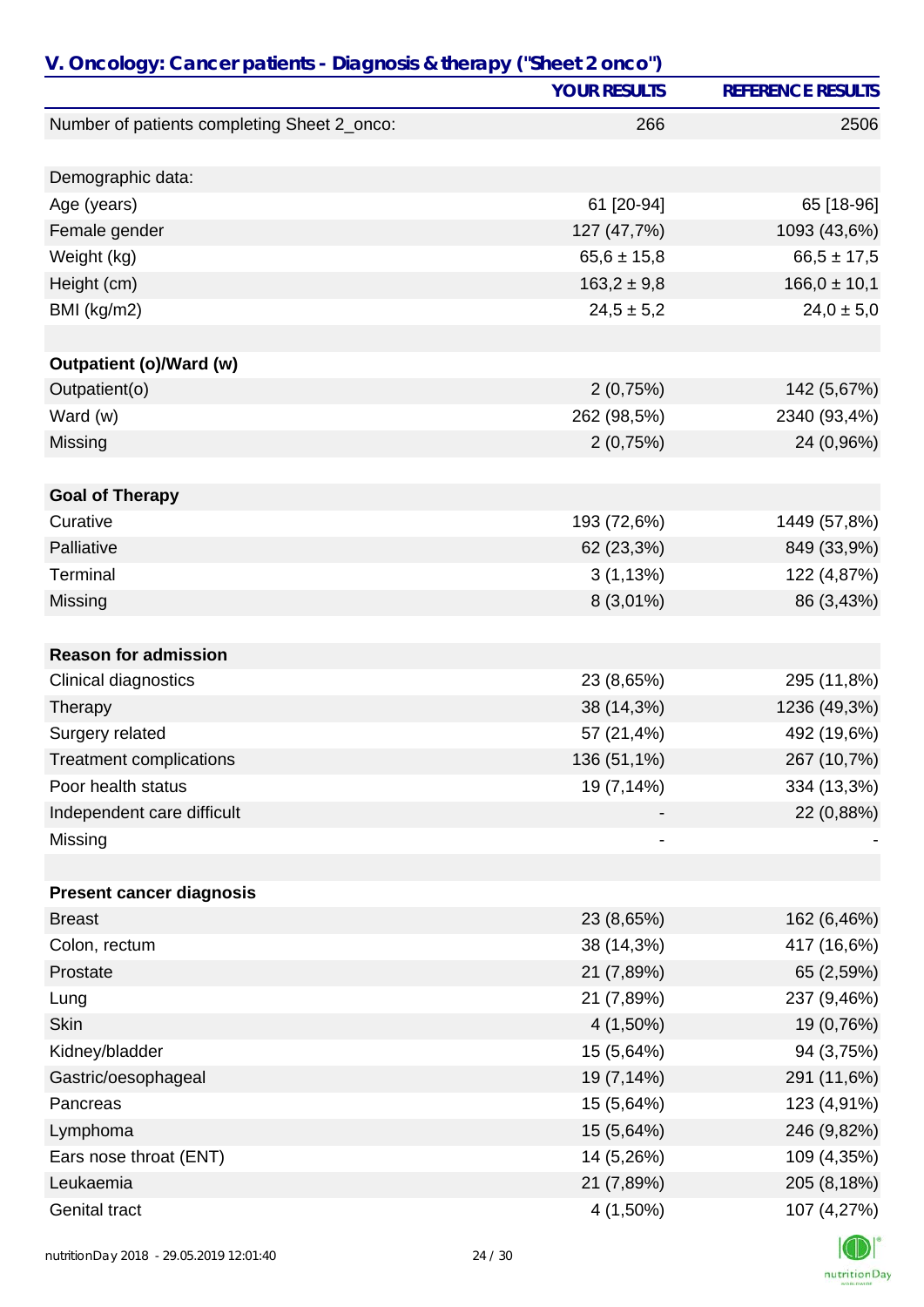| Liver                          | 12 (4,51%)  | 189 (7,54%) |
|--------------------------------|-------------|-------------|
| Sarcoma                        | 7(2,63%)    | 27 (1,08%)  |
| <b>Brain</b>                   | $8(3,01\%)$ | 37 (1,48%)  |
| <b>Testicular</b>              | 2(0,75%)    | 9(0,36%)    |
| Other                          | 29 (10,9%)  | 229 (9,14%) |
| Missing                        | 5(1,88%)    | 51 (2,04%)  |
|                                |             |             |
| <b>Time since diagnosis</b>    |             |             |
| 0-2 months                     | 58 (21,8%)  | 811 (32,4%) |
| 3-5 months                     | 37 (13,9%)  | 426 (17,0%) |
| 6-12 months                    | 52 (19,5%)  | 398 (15,9%) |
| 1-2 years                      | 46 (17,3%)  | 333 (13,3%) |
| 2-4 years                      | 27 (10,2%)  | 214 (8,54%) |
| > 4 years                      | 37 (13,9%)  | 208 (8,30%) |
| Missing                        | $8(3,01\%)$ | 86 (3,43%)  |
|                                |             |             |
| <b>Cancer staging</b>          |             |             |
| 0=Carcinoma in situ            | 4 (1,50%)   | 103 (4,11%) |
| I=Localized                    | 25 (9,40%)  | 503 (20,1%) |
| II=Early locally advanced      | 37 (13,9%)  | 487 (19,4%) |
| III=Late locally advanced      | 62 (23,3%)  | 370 (14,8%) |
| IV=Metastasised                | 92 (34,6%)  | 704 (28,1%) |
| Missing                        | 46 (17,3%)  | 339 (13,5%) |
|                                |             |             |
| Time since first therapy start |             |             |
| No therapy                     | 34 (12,8%)  | 238 (9,50%) |
| Tumour staging/diagnosis       | 9(3,38%)    | 221 (8,82%) |
| 0-2 months                     | 69 (25,9%)  | 747 (29,8%) |
| 3-5 months                     | 27 (10,2%)  | 342 (13,6%) |
| 6-12 months                    | 48 (18,0%)  | 360 (14,4%) |
| 1-2 years                      | 30 (11,3%)  | 265 (10,6%) |
| 2-4 years                      | 28 (10,5%)  | 166 (6,62%) |
| > 4 years                      | 31 (11,7%)  | 191 (7,62%) |
| Missing                        | 7(2,63%)    | 69 (2,75%)  |
|                                |             |             |
| <b>Therapy situation</b>       |             |             |
| Diagnosis                      | 17 (6,39%)  | 248 (9,90%) |
| Chemotherapy 1st line          | 53 (19,9%)  | 541 (21,6%) |
| Chemotherapy > 1st line        | 22 (8,27%)  | 420 (16,8%) |
| Radiotherapy                   | 17 (6,39%)  | 229 (9,14%) |
| Target therapy                 | 1(0,38%)    | 77 (3,07%)  |
| Hormone therapy                | 6(2,26%)    | 22 (0,88%)  |
| Palliative                     | 29 (10,9%)  | 249 (9,94%) |
| Surgery                        | 57 (21,4%)  | 681 (27,2%) |

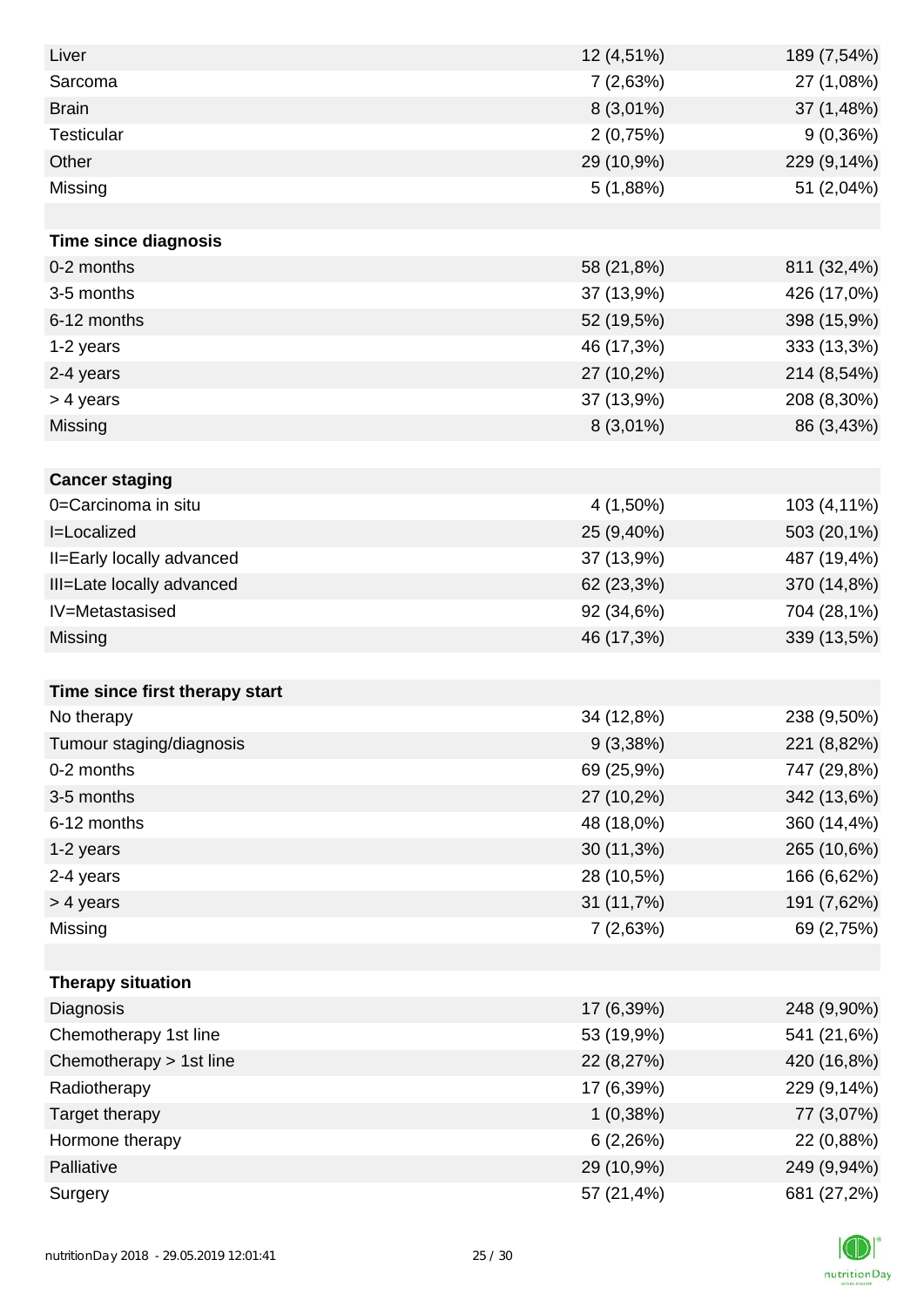| Cancer related complications                                                             | 83 (31,2%)  | 187 (7,46%)  |
|------------------------------------------------------------------------------------------|-------------|--------------|
| Therapy related complications                                                            | 21 (7,89%)  | 101 (4,03%)  |
| Missing                                                                                  | $8(3,01\%)$ | 71 (2,83%)   |
|                                                                                          |             |              |
| <b>Infections</b>                                                                        |             |              |
| None                                                                                     | 172 (64,7%) | 1857 (74,1%) |
| Local                                                                                    | 68 (25,6%)  | 352 (14,0%)  |
| General                                                                                  | 14 (5,26%)  | 215 (8,58%)  |
| Missing                                                                                  | 12 (4,51%)  | 82 (3,27%)   |
|                                                                                          |             |              |
| <b>Nutrition Treatment</b>                                                               |             |              |
| No special diet                                                                          | 17 (6,39%)  | 1058 (42,2%) |
| Individualized diet plan                                                                 | 195 (73,3%) | 709 (28,3%)  |
| Energy rich/protein rich ONS                                                             | 86 (32,3%)  | 443 (17,7%)  |
| Enteral nutrition (via NGT/PEG)                                                          | 27 (10,2%)  | 131 (5,23%)  |
| Parenteral nutrition                                                                     | $8(3,01\%)$ | 279 (11,1%)  |
| ONS enriched with special nutrients                                                      | 7(2,63%)    | 72 (2,87%)   |
| Special nutrients (EPA, branched chained amino acids,<br>glutamine, arginine, carnitine) | 10 (3,76%)  | 39 (1,56%)   |
| Personal preferences                                                                     | 87 (32,7%)  | 208 (8,30%)  |
| Counselling                                                                              |             | 237 (9,46%)  |
| Other                                                                                    | 4 (1,50%)   | 129 (5,15%)  |
| Missing                                                                                  |             |              |

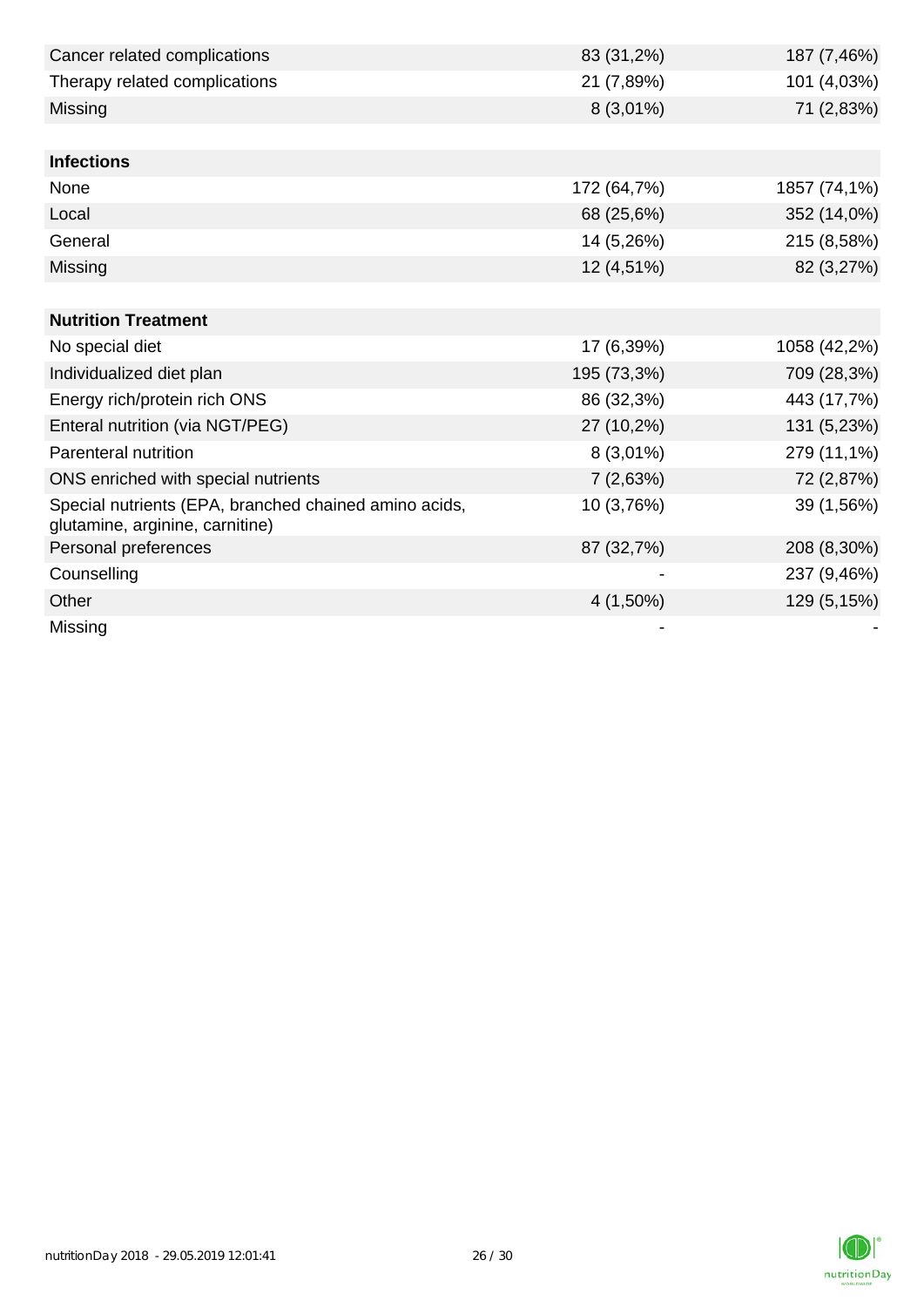|                                             | <b>YOUR RESULTS</b> | <b>REFERENCE RESULTS</b> |
|---------------------------------------------|---------------------|--------------------------|
| Number of patients completing Sheet 3_onco: | 266                 | 2484                     |
|                                             |                     |                          |
| Body weight prior to becoming ill           | 72 [28-156]         | 70 [22-180]              |
|                                             |                     |                          |
| Actual body weight                          | 64 [11-120]         | 64 [21-175]              |
|                                             |                     |                          |
| Change in weight was                        |                     |                          |
| Intentional                                 | 10 (3,76%)          | 99 (3,95%)               |
| Unintentional                               | 180 (67,7%)         | 1609 (64,2%)             |
| Weight is stable                            | 40 (15,0%)          | 389 (15,5%)              |
| Missing                                     | 12 (4,51%)          | 84 (3,35%)               |
| During the last week                        |                     |                          |
| Patients who have had pain:                 |                     |                          |
| Not at all                                  | 67 (25,2%)          | 828 (33,0%)              |
| A little                                    | 84 (31,6%)          | 711 (28,4%)              |
| Quite a bit                                 | 56 (21,1%)          | 469 (18,7%)              |
| Very much                                   | 46 (17,3%)          | 265 (10,6%)              |
| Missing                                     | 13 (4,89%)          | 198 (7,90%)              |
|                                             |                     |                          |
| Patients who needed a rest:                 |                     |                          |
| Not at all                                  | 43 (16,2%)          | 560 (22,3%)              |
| A little                                    | 79 (29,7%)          | 694 (27,7%)              |
| Quite a bit                                 | 85 (32,0%)          | 606 (24,2%)              |
| Very much                                   | 41 (15,4%)          | 394 (15,7%)              |
| Missing                                     | 17 (6,39%)          | 212 (8,46%)              |
|                                             |                     |                          |
| Patients who felt weak:                     |                     |                          |
| Not at all                                  | 46 (17,3%)          | 543 (21,7%)              |
| A little                                    | 83 (31,2%)          | 715 (28,5%)              |
| Quite a bit                                 | 77 (28,9%)          | 605 (24,1%)              |
| Very much                                   | 46 (17,3%)          | 407 (16,2%)              |
| Missing                                     | 14 (5,26%)          | 203 (8,10%)              |
|                                             |                     |                          |
| Patients who felt depressed:                |                     |                          |
| Not at all                                  | 85 (32,0%)          | 900 (35,9%)              |
| A little                                    | 77 (28,9%)          | 776 (31,0%)              |
| Quite a bit                                 | 48 (18,0%)          | 359 (14,3%)              |
| Very much                                   | 31 (11,7%)          | 208 (8,30%)              |
| Missing                                     | 21 (7,89%)          | 207 (8,26%)              |

#### **Patients who were tired:**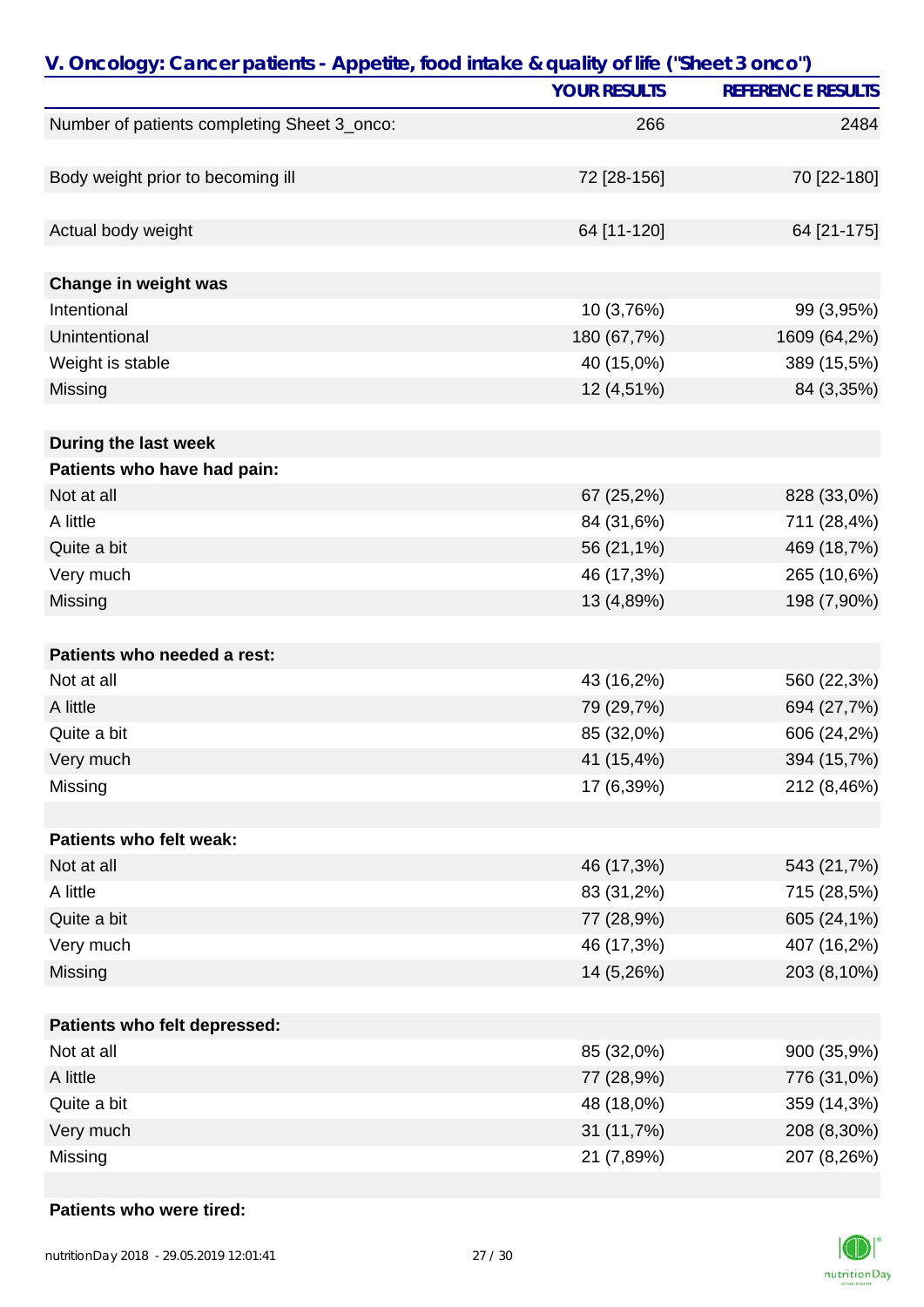| Not at all                                                  | 59 (22,2%)  | 558 (22,3%)  |
|-------------------------------------------------------------|-------------|--------------|
| A little                                                    | 88 (33,1%)  | 769 (30,7%)  |
| Quite a bit                                                 | 68 (25,6%)  | 563 (22,5%)  |
| Very much                                                   | 37 (13,9%)  | 376 (15,0%)  |
| Missing                                                     | 13 (4,89%)  | 204 (8,14%)  |
|                                                             |             |              |
| Patients whose pain interfered with their daily activities: |             |              |
| Not at all                                                  | 80 (30,1%)  | 953 (38,0%)  |
| A little                                                    | 58 (21,8%)  | 567 (22,6%)  |
| Quite a bit                                                 | 60 (22,6%)  | 418 (16,7%)  |
| Very much                                                   | 52 (19,5%)  | 300 (12,0%)  |
| Missing                                                     | 15 (5,64%)  | 221 (8,82%)  |
|                                                             |             |              |
| Patients who lacked appetite:                               |             |              |
| Not at all                                                  | 72 (27,1%)  | 881 (35,2%)  |
| A little                                                    | 79 (29,7%)  | 617 (24,6%)  |
| Quite a bit                                                 | 48 (18,0%)  | 431 (17,2%)  |
| Very much                                                   | 52 (19,5%)  | 322 (12,8%)  |
| Missing                                                     | 14 (5,26%)  | 218 (8,70%)  |
|                                                             |             |              |
| <b>Just now</b>                                             |             |              |
| Patients who have pain:                                     |             |              |
| Not at all                                                  | 112 (42,1%) | 993 (39,6%)  |
| A little                                                    | 87 (32,7%)  | 814 (32,5%)  |
| Quite a bit                                                 | 26 (9,77%)  | 359 (14,3%)  |
| Very much                                                   | 27 (10,2%)  | 106 (4,23%)  |
| Missing                                                     | 13 (4,89%)  | 205 (8,18%)  |
|                                                             |             |              |
| Patients who need a rest:                                   |             |              |
| Not at all                                                  | 61 (22,9%)  | 513 (20,5%)  |
| A little                                                    | 111 (41,7%) | 832 (33,2%)  |
| Quite a bit                                                 | 49 (18,4%)  | 605 (24,1%)  |
| Very much                                                   | 24 (9,02%)  | 307 (12,3%)  |
| Missing                                                     | 18 (6,77%)  | 210 (8,38%)  |
|                                                             |             |              |
| Patients who feel weak:                                     |             |              |
| Not at all                                                  | 93 (35,0%)  | 562 (22,4%)  |
| A little                                                    | 77 (28,9%)  | 807 (32,2%)  |
| Quite a bit                                                 | 39 (14,7%)  | 594 (23,7%)  |
| Very much                                                   | 39 (14,7%)  | 296 (11,8%)  |
| Missing                                                     | 18 (6,77%)  | 210 (8,38%)  |
|                                                             |             |              |
| Patients who are depressed:                                 |             |              |
| Not at all                                                  | 125 (47,0%) | 1027 (41,0%) |

nutritionDay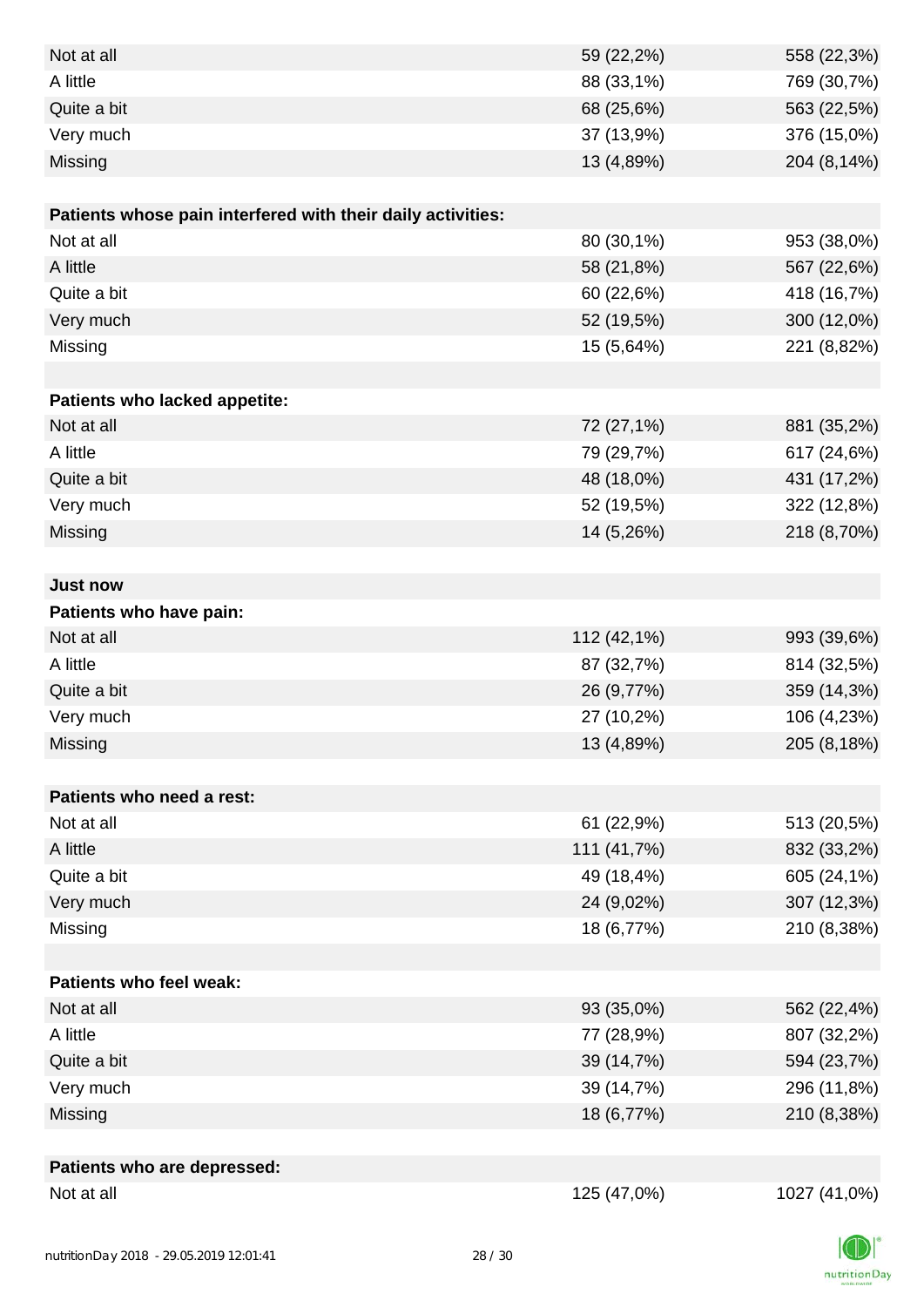| A little                                                    | 65 (24,4%)  | 763 (30,4%) |
|-------------------------------------------------------------|-------------|-------------|
| Quite a bit                                                 | 29 (10,9%)  | 321 (12,8%) |
| Very much                                                   | 23 (8,65%)  | 140 (5,59%) |
| Missing                                                     | 23 (8,65%)  | 209 (8,34%) |
|                                                             |             |             |
| Patients who are tired:                                     |             |             |
| Not at all                                                  | 96 (36,1%)  | 606 (24,2%) |
| A little                                                    | 82 (30,8%)  | 871 (34,8%) |
| Quite a bit                                                 | 39 (14,7%)  | 496 (19,8%) |
| Very much                                                   | 30 (11,3%)  | 280 (11,2%) |
| Missing                                                     | 19 (7,14%)  | 215 (8,58%) |
|                                                             |             |             |
| Patients whose pain interferes with their daily activities: |             |             |
| Not at all                                                  | 107 (40,2%) | 961 (38,3%) |
| A little                                                    | 71 (26,7%)  | 631 (25,2%) |
| Quite a bit                                                 | 33 (12,4%)  | 418 (16,7%) |
| Very much                                                   | 34 (12,8%)  | 233 (9,30%) |
| Missing                                                     | 21 (7,89%)  | 221 (8,82%) |
|                                                             |             |             |
| Patients who lack appetite:                                 |             |             |
| Not at all                                                  | 99 (37,2%)  | 907 (36,2%) |
| A little                                                    | 77 (28,9%)  | 637 (25,4%) |
| Quite a bit                                                 | 32 (12,0%)  | 430 (17,2%) |
| Very much                                                   | 31 (11,7%)  | 278 (11,1%) |
| Missing                                                     | 26 (9,77%)  | 217 (8,66%) |
|                                                             |             |             |
| Reasons for change in appetite/food intake                  |             |             |
| Nausea/Vomiting                                             | 71 (26,7%)  | 434 (17,3%) |
| Inflammation in mouth                                       | 11 (4,14%)  | 145 (5,79%) |
| Pain                                                        | 43 (16,2%)  | 332 (13,2%) |
| Constipation                                                | 31 (11,7%)  | 197 (7,86%) |
| Diarrhea                                                    | 18 (6,77%)  | 129 (5,15%) |
| Change in taste/smell                                       | 50 (18,8%)  | 326 (13,0%) |
| Early satiation/Loss of appetite                            | 67 (25,2%)  | 604 (24,1%) |
| Other                                                       | 29 (10,9%)  | 427 (17,0%) |
| Missing                                                     | 7(2,63%)    | 93 (3,71%)  |
|                                                             |             |             |
| Maximum activity performed by patients                      |             |             |
| Able to do sports                                           | 7(2,63%)    | 96 (3,83%)  |
| Fully active                                                | 26 (9,77%)  | 356 (14,2%) |
| Able to carry out light activities                          | 36 (13,5%)  | 508 (20,3%) |
| Able to carry out self care                                 | 48 (18,0%)  | 623 (24,9%) |
| Able to carry out limited self care                         | 47 (17,7%)  | 371 (14,8%) |
| Confined to bed or chair                                    | 85 (32,0%)  | 333 (13,3%) |